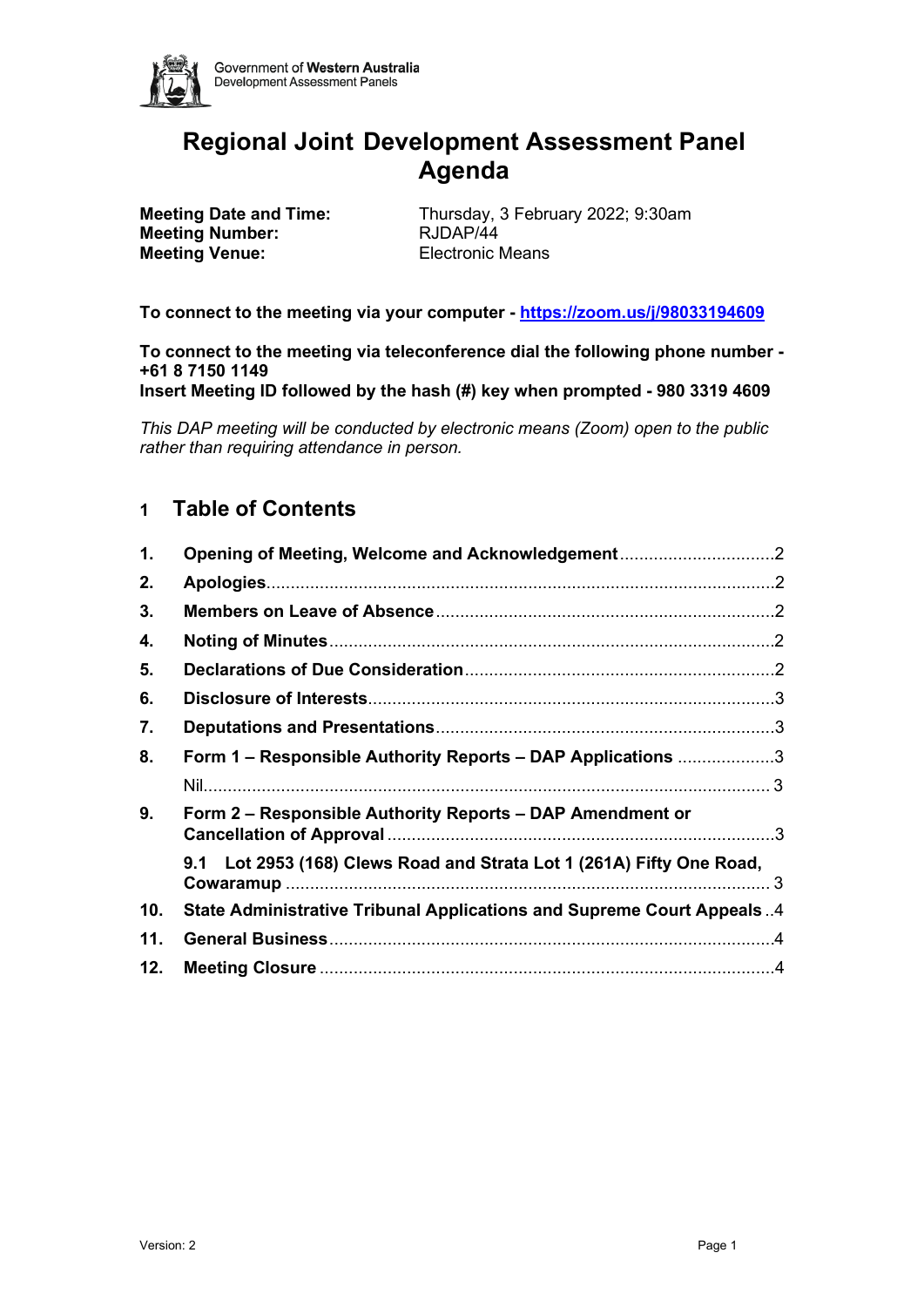

## **Attendance**

## **DAP Members**

Ms Kanella Hope (A/Presiding Member) Ms Lee O'Donohue (A/Deputy Presiding Member) Mr Justin Page (Third Specialist Member) Cr Julia Meldrum (Local Government Member, Shire of Augusta-Margaret River) Cr David Binks (Local Government Member, Shire of Augusta-Margaret River)

## **Officers in attendance**

Ms Angela Satre (Shire of Augusta-Margaret River) Ms Harriet Park (Shire of Augusta-Margaret River)

## **Minute Secretary**

Ms Adele McMahon (DAP Secretariat)

## **Applicants and Submitters**

Mr Tayne Evershed (Planning Solutions)

## <span id="page-1-0"></span>**Members of the Public / Media**

Nil.

## **1. Opening of Meeting, Welcome and Acknowledgement**

The A/Presiding Member declares the meeting open and acknowledges the traditional owners and pay respects to Elders past and present of the land on which the meeting is being held.

<span id="page-1-1"></span>This meeting is being conducted by electronic means (Zoom) open to the public. Members are reminded to announce their name and title prior to speaking.

## <span id="page-1-2"></span>**2. Apologies**

Mr Paul Kotsoglo (Presiding Member)

## <span id="page-1-3"></span>**3. Members on Leave of Absence**

Nil.

## <span id="page-1-4"></span>**4. Noting of Minutes**

Signed minutes of previous meetings are available on the DAP website.

## **5. Declarations of Due Consideration**

Any member who is not familiar with the substance of any report or other information provided for consideration at the DAP meeting must declare that fact before the meeting considers the matter.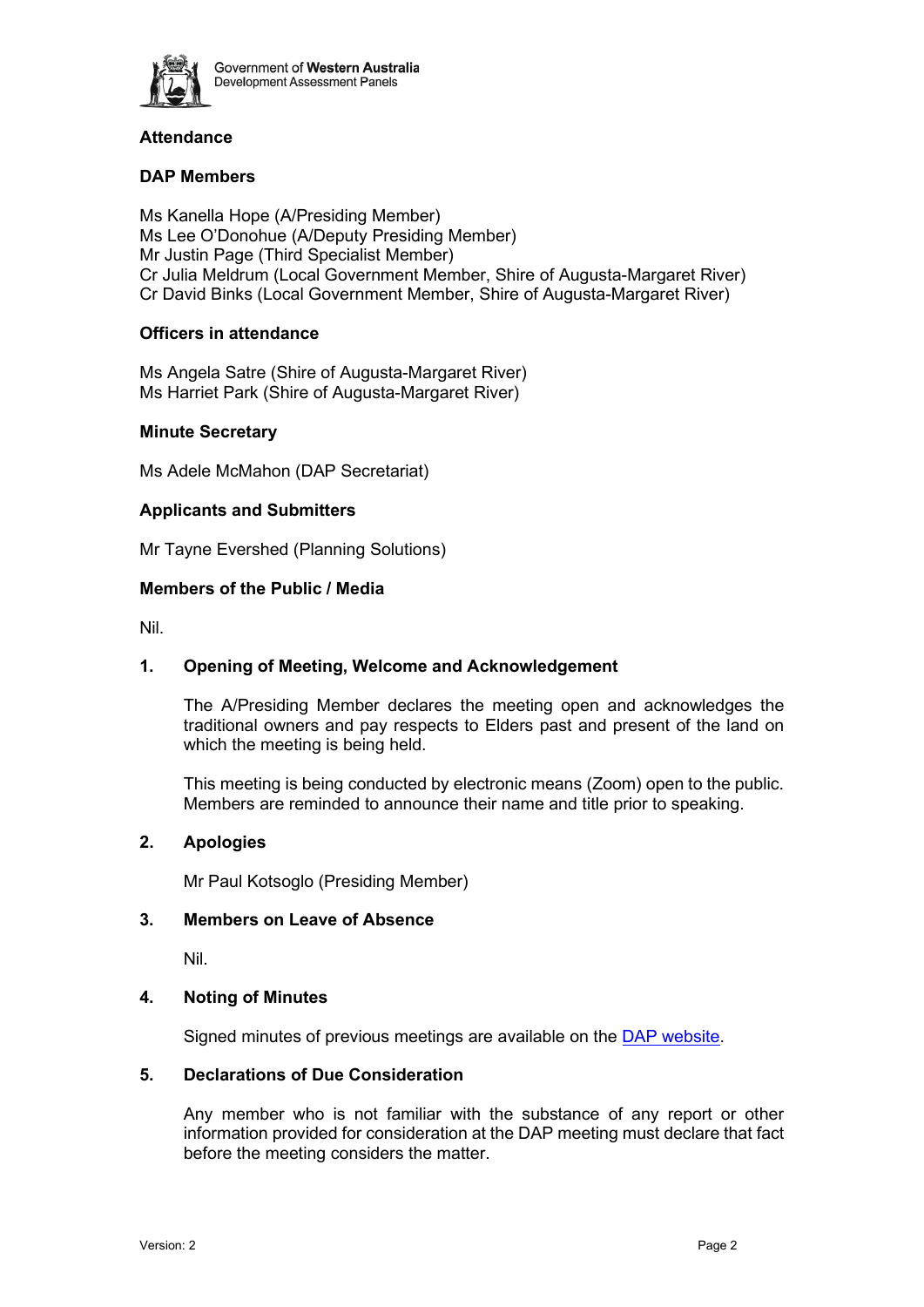

## <span id="page-2-0"></span>**6. Disclosure of Interests**

| <b>Member</b>    | <b>Item</b> | <b>Nature of Interest</b>                                                                            |
|------------------|-------------|------------------------------------------------------------------------------------------------------|
| Mr Paul Kotsoglo | 9.1         | Direct Pecuniary Interest -                                                                          |
|                  |             | Mr Kotsoglo is the Managing Director<br>of Planning Solutions, the applicant<br>for this application |

## <span id="page-2-1"></span>**7. Deputations and Presentations**

**7.1** Mr Tayne Evershed (Planning Solutions) presenting against the recommendation for the application at Item 9.1. The presentation will address the reasons in support of deleting condition 6.

<span id="page-2-2"></span>The Shire of Augusta-Margaret River may be provided with the opportunity to respond to questions of the panel, as invited by the A/Presiding Member.

## <span id="page-2-4"></span><span id="page-2-3"></span>**8. Form 1 – Responsible Authority Reports – DAP Applications**

Nil.

## <span id="page-2-5"></span>**9. Form 2 – [Responsible Authority Reports –](#page-12-1) DAP Amendment or Cancellation of Approval**

**9.1 Lot 2953 (168) Clews Road and Strata Lot 1 (261A) Fifty One Road, Cowaramup**

<span id="page-2-8"></span><span id="page-2-7"></span><span id="page-2-6"></span>

| <b>Development Description:</b>        | Proposed Winery, Restaurant and Cellar Door,<br>and Special Events                      |
|----------------------------------------|-----------------------------------------------------------------------------------------|
| <b>Proposed Amendments:</b>            | Deletion of Condition 6 of originally approved<br>Form 1 application (DAP Ref: 21/0194) |
| Applicant:                             | <b>Planning Solutions</b>                                                               |
| Owner:                                 | <b>HAT Southwest Investments Pty Ltd</b>                                                |
| Responsible Authority:<br>DAP File No: | Shire of Augusta-Margaret River<br>DAP/21/01945                                         |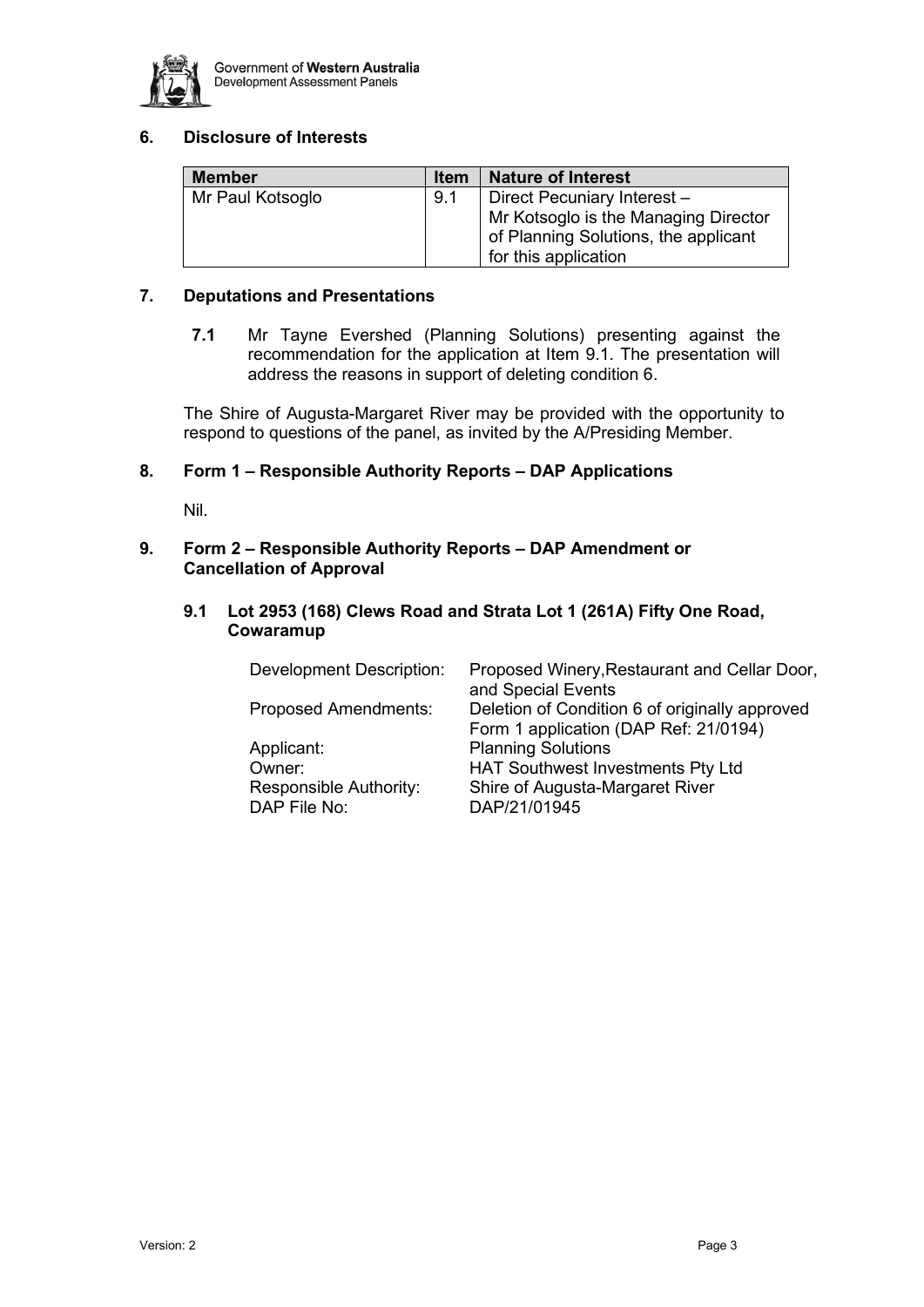

| <b>Current SAT Applications</b>    |                                 |                                                                                                             |                                                                                                    |                    |
|------------------------------------|---------------------------------|-------------------------------------------------------------------------------------------------------------|----------------------------------------------------------------------------------------------------|--------------------|
| File No. &<br><b>SAT</b><br>DR No. | <b>LG Name</b>                  | <b>Property Location</b>                                                                                    | <b>Application</b><br><b>Description</b>                                                           | <b>Date Lodged</b> |
| DP/14/00039<br>DR 65/2020          | <b>Shire</b><br>of I<br>York    | 4869<br>(2256),<br>Lots<br>(2948)<br>5931, 9926<br>and 26934 Great<br>Southern Highway,<br><b>St Ronans</b> | Construction<br>and<br>Use of Allawuna<br>Farm<br>for<br>the<br>purposes of a Class<br>II Landfill | 28 July 2020       |
| DAP/21/02063                       | <b>Shire</b><br>of <sub>1</sub> | Lot 2 Banksia Road,                                                                                         | Cleanaway                                                                                          | 5 November 2021    |
| DR241/2021                         | Dardanup                        | <b>Crooked Brook</b>                                                                                        | Dardanup<br>Landfill<br>Facility                                                                   |                    |
| DAP/21/02102                       | of<br>City                      | 108<br>(No.57)<br>Lot                                                                                       | Mixed<br>Use                                                                                       | 13 January 2022    |
| DR11/2022                          | <b>Busselton</b>                | Dunn Bay Road &                                                                                             | Development                                                                                        |                    |
|                                    |                                 | 109<br>(No. 6)<br>Lot                                                                                       | (Office,<br>Shops,                                                                                 |                    |
|                                    |                                 | Cyrillean<br>Way,                                                                                           | Restaurant/Cafe,                                                                                   |                    |
|                                    |                                 | Dunsborough                                                                                                 | Liquor Store - Small                                                                               |                    |
|                                    |                                 |                                                                                                             | &<br>42<br><b>Multiple</b>                                                                         |                    |
|                                    |                                 |                                                                                                             | Dwellings)                                                                                         |                    |

## **10. State Administrative Tribunal Applications and Supreme Court Appeals**

## **11. General Business**

In accordance with Section 7.3 of the DAP Standing Orders 2020 only the Presiding Member may publicly comment on the operations or determinations of a DAP and other DAP members should not be approached to make comment.

## **12. Meeting Closure**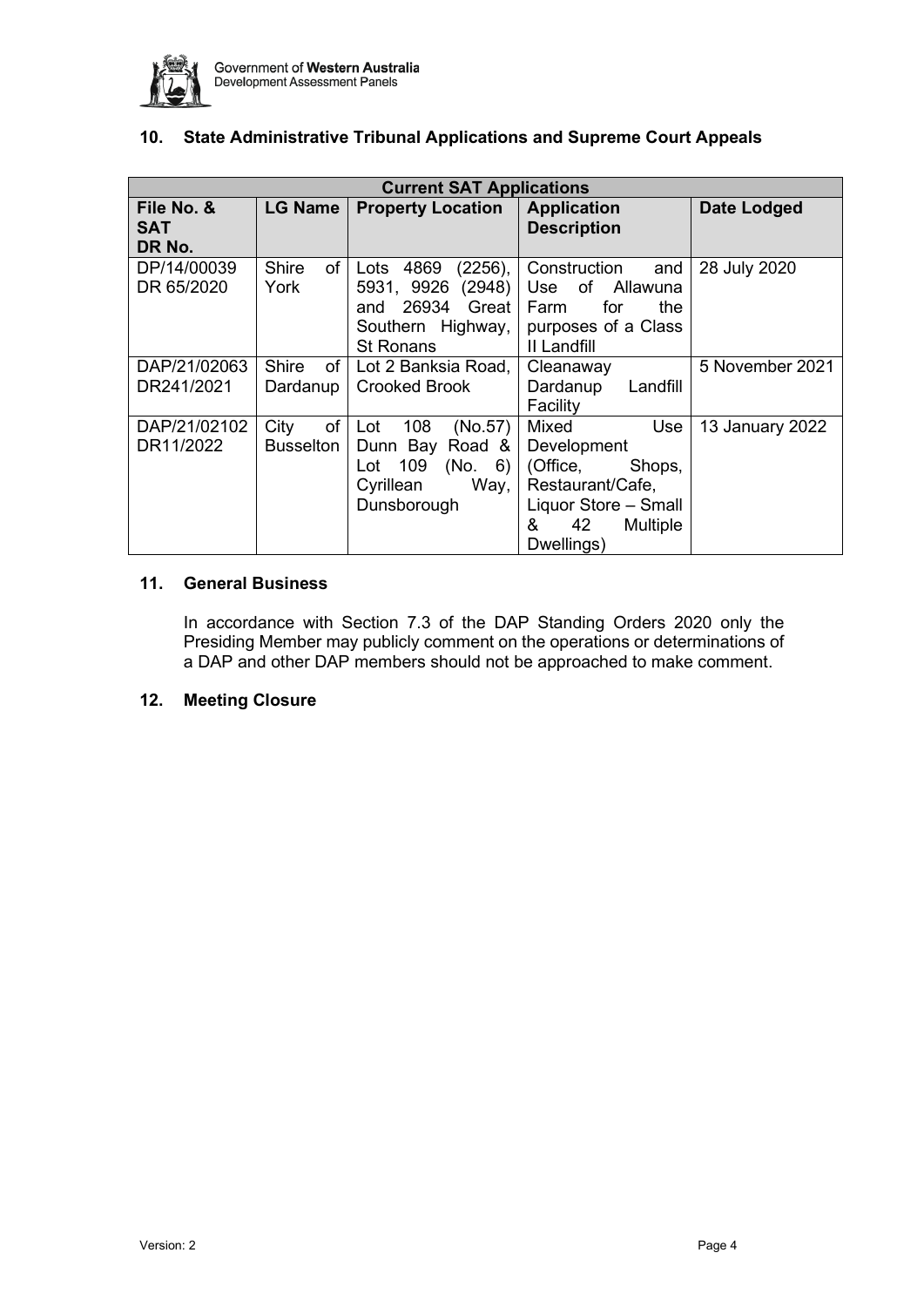

## **Presentation Request Form**

[Regulatio](https://www.dplh.wa.gov.au/getmedia/834d1aa3-cf7a-4186-a1b1-104b2d17eb31/DAP-Regulations)[n 40\(3\) and DAP Standing Orders 2020](https://www.dplh.wa.gov.au/getmedia/7b2de614-2f2b-41d6-aff3-f149ba8a093d/Standing-Orders-(website-published)) cl. 3.5

## **Must be submitted at least 72 hours (3 ordinary days) before the meeting**

## **Presentation Request Guidelines**

Persons interested in presenting to a DAP must first consider whether their concern has been adequately addressed in the responsible authority report or other submissions. Your request will be determined by the Presiding Member based on individual merit and likely contribution to assist the DAP's consideration and determination of the application.

Presentations are not to exceed **5 minutes**. It is important to note that the presentation content will be **published on the DAP website** as part of the meeting agenda.

Please complete a separate form for each presenter and submit t[o daps@dplh.wa.gov.au](mailto:daps@dplh.wa.gov.au)

## **Presenter Details**

| Name                           | Tayne Evershed                                                                                      |  |
|--------------------------------|-----------------------------------------------------------------------------------------------------|--|
| Company (if applicable)        | <b>Planning Solutions</b>                                                                           |  |
| Please identify if you<br>have | $YES$ $\square$<br>NO $\boxtimes$                                                                   |  |
| any special requirements:      | If yes, please state any accessibility or special requirements:<br>Click or tap here to enter text. |  |
|                                |                                                                                                     |  |

## **Meeting Details**

| DAP Name                      | Regional Joint Development Assessment Panel |
|-------------------------------|---------------------------------------------|
| <b>Meeting Date</b>           | 03.02.2022                                  |
| <b>DAP Application Number</b> | DAP/21/01945                                |
| <b>Property Location</b>      | 168 Clews Road, Cowaramup                   |
| Agenda Item Number            | 9.1                                         |

## **Presentation Details**

| I have read the contents of the report contained in the<br>Agenda and note that my presentation content will be<br>published as part of the Agenda: | YES <b>M</b>                                          |
|-----------------------------------------------------------------------------------------------------------------------------------------------------|-------------------------------------------------------|
| Is the presentation in support of or against the report<br>recommendation)? (contained within the Agenda)                                           | SUPPORT □ AGAINST ⊠                                   |
| Is the presentation in support of or against the proposed<br>development?                                                                           | SUPPORT ⊠ AGAINST □                                   |
| Will the presentation require power-point facilities?                                                                                               | YES $\Box$<br>$NO \boxtimes$<br>If yes, please attach |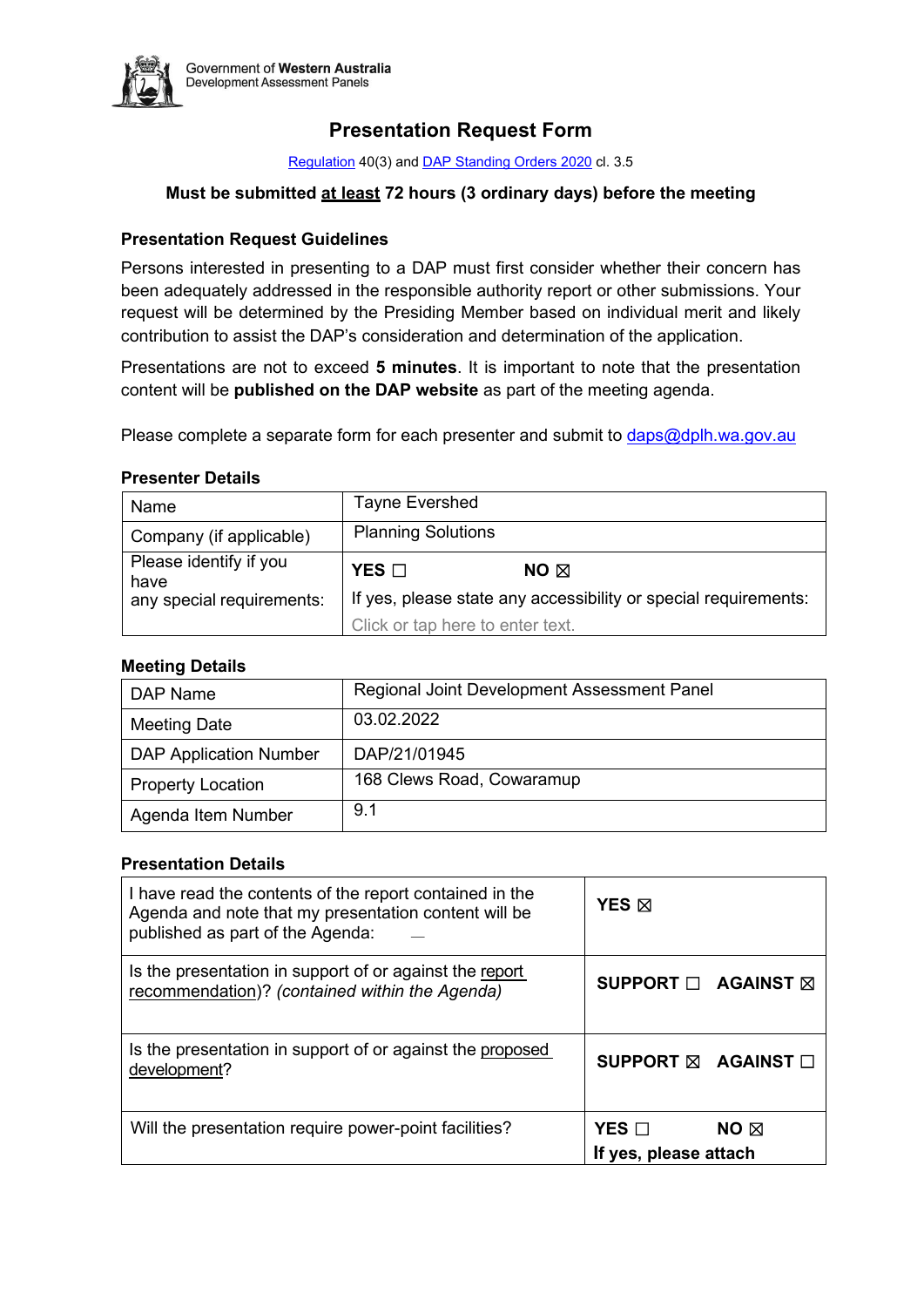

## **Presentation Content\***

These details may be circulated to the local government and applicant if deemed necessary by the Presiding Member. Handouts or power points will not be accepted on the day.

| Brief sentence summary for<br>inclusion on the Agenda | The presentation will address:                  |
|-------------------------------------------------------|-------------------------------------------------|
|                                                       | The reasons in support of deleting condition 6. |

In accordance with Clause 3.5.2 of the *[DAP Standing Orders](https://www.dplh.wa.gov.au/getmedia/7b2de614-2f2b-41d6-aff3-f149ba8a093d/Standing-Orders-(website-published))*, your presentation request must also be accompanied with a written document detailing the content of your presentation.

*Please attach detailed content of presentation or provide below:* 

Click or tap here to enter text.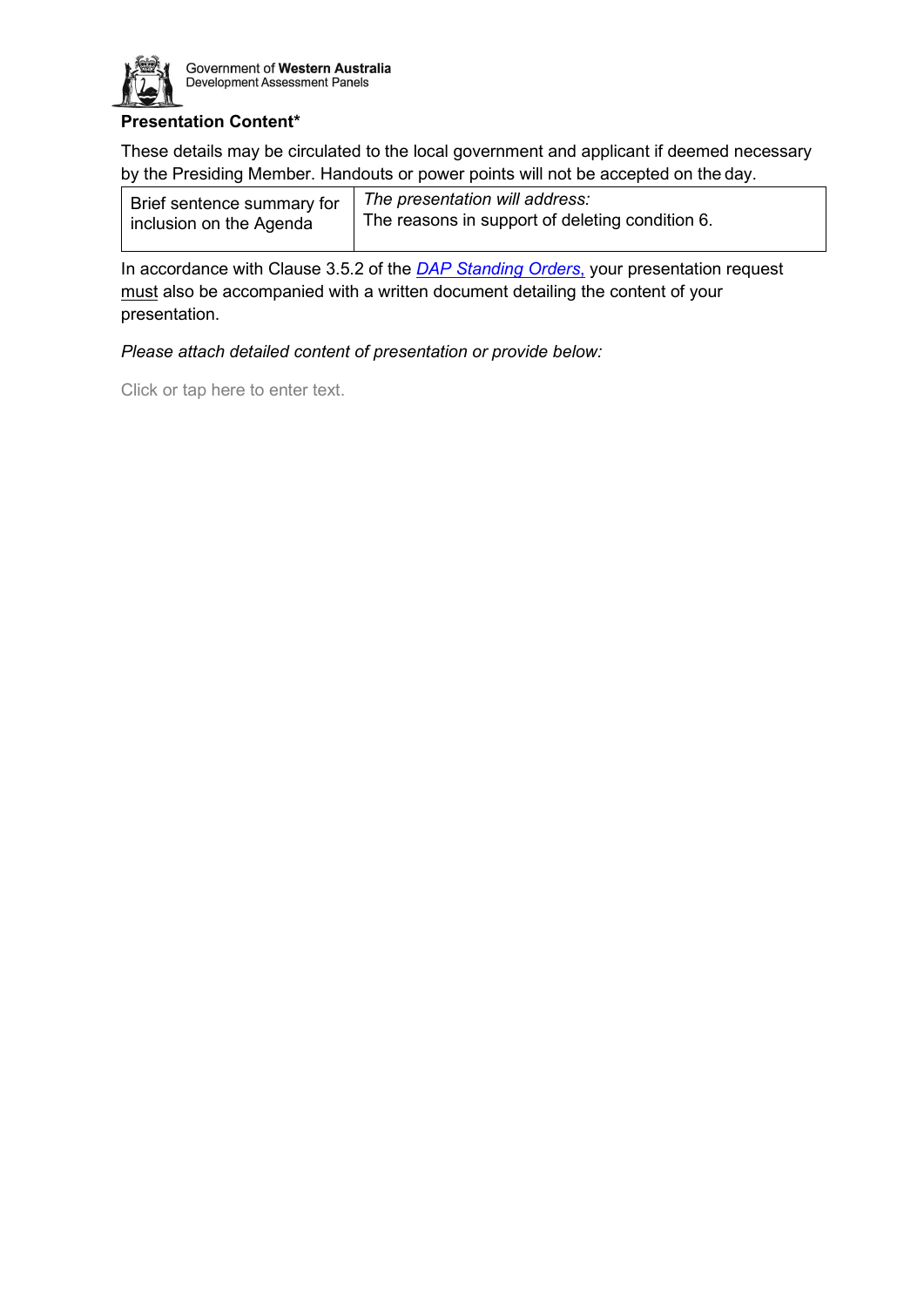# **DAP Presentation Summary**

| To:               | Development Assessment Panel                                                                                                                              | From:   | <b>Planning Solutions</b> |
|-------------------|-----------------------------------------------------------------------------------------------------------------------------------------------------------|---------|---------------------------|
| <b>Attention:</b> | <b>Presiding Member and Panel Members</b>                                                                                                                 | Job No: | 7208                      |
| Copy to:          | <b>DAP Secretariat</b>                                                                                                                                    | Date:   | 31 January 2022           |
| Subject:          | Proposed condition 6 deletion<br>Winery, Cellar Door Sales, and Restaurant<br>Lot 2953 (168) Clews Road and Strata Lot 1 (261a) Fifty One Road, Cowaramup |         |                           |

Planning Solutions acts on behalf of HAT Southwest Investments P/L, the proponent and operator of a proposed Winery, Restaurant and Cellar Door Sales at the above site.

We do not agree with the Shire's recommendation to retain condition 6 and respectfully request the condition be deleted. In support of this request, we make the following points:

## **Inclusion of our submission as a RAR attachment**

1. It is regrettable our full submission has not been appended to the Responsible Authority Report (**RAR**) and instead has been paraphrased. **A copy of our submission attached**  (the submission appendices have been removed to reduce this document size).

## **Reference to court decision**

- 2. The RAR references *"the findings of the Tribunal in the decision of* Permanent Trustee Australia Ltd v City of Wanneroo (1994) 11 SR(WA) 1*".* It is unclear what relevance this decision has on the matter because:
	- (a) We understand the case related to the weight to be given to a planning instrument. The matter before the DAP does not relate to a planning instrument as the 'Public Art Policy' has been adopted under the *Local Government Act 1995* (**LG Act**)*.* Given the policy **has not** been adopted as a planning instrument (ie. a Local Planning Policy (**LPP**)) we say the case has limited application.
	- (b) Even if the case were to apply, the first criteria set down is whether a policy it is based on sound town planning principles. The Shire's policy fails on this point as it has not been adopted under the planning framework.

## **Shire's disclosure relating to public art**

- 3. The conclusion in the RAR states the Shire was completely transparent throughout the initial assessment process about its intent to impose the public art condition. We do not dispute this, nor do we dispute the fact we did not object to the imposition of the condition at the original DAP meeting.
- 4. However, after discussions with the Shire on how best to implement the condition, we undertook a more detailed analysis of the 'Public Art Policy'. It became apparent the policy is not a LPP adopted under the Scheme, nor did it appear to contain any policy objective or provision that would establish a nexus between the development and a need for public art.

## **Need and Nexus**

5. Clause 67(2)(g) of the deemed provisions requires due regard to be given to *"any local planning policy for the Scheme area"*. However, the 'Public Art Policy' is adopted under the LG Act and **is therefore not a LPP**. There is no specific provision under the deemed provisions to give due regard to a policy made under the LG Act.

Cloisters Square PO 6850 GPO Box 2709 Cloisters Square PO 6850 GPO Box 2709 026777970 (08) 9227 7970 Level 1, 251 St Georges Tce, Perth WA Level 1, 251 St Georges Tce, Perth WA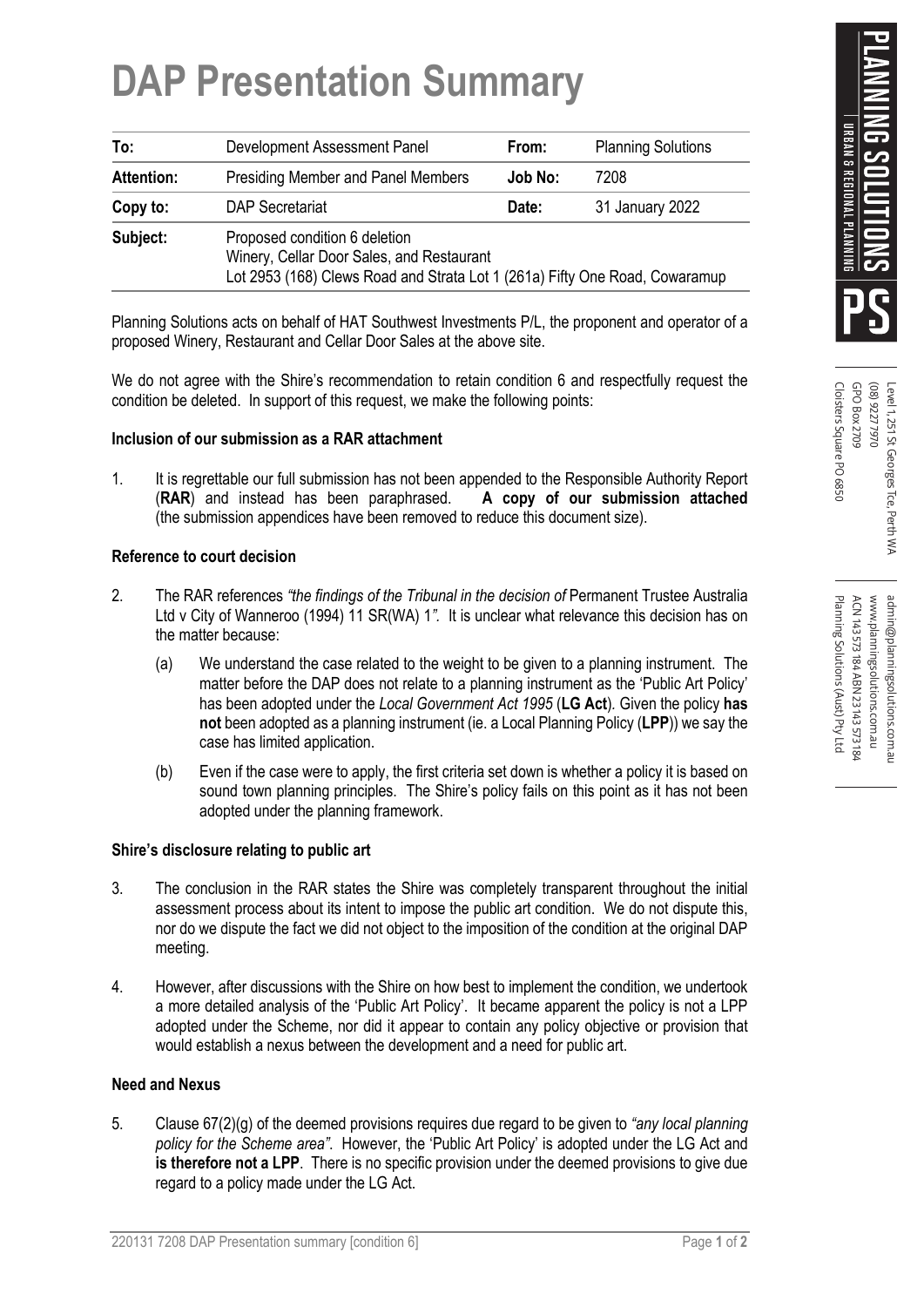

- 6. Whilst it may be possible to enliven the Shire's 'Public Art Policy' through the application of clause 67(2)(zb) of the deemed provisions as is suggested in the RAR, there is no nexus between the development and any perceived need to provide public art as a consequence of the development.
- 7. The 'Public Art Policy' contains a series of objectives. The only objective that could in any way draw a link between the development and the provision of public art would be objective dot point two:
	- *Ensure growth results in a pleasant built environment through establishing requirements for Percent for Art Scheme of a way of development.* [emphasis added]
- 8. The proposed development is of a high standard and has been thoughtfully planned to integrate into its agricultural context with minimal impacts on the landscape. Furthermore, the use is consistent with the character of the locality. Given the standard of development, it would be entirely appropriate to characterise the development as resulting in a pleasant built environment. If this proposition is accepted, then the policy objective is met through the building's architecture without the need to provide public art to enhance the 'pleasantness' of the buildings.
- 9. In addition, the RAR concludes that, amongst other things:

*…the need for public art arises from the significant change in the cultural tourism landscape with regard to greater visitor numbers the development will attract and due to the significant scale of the development.*  [emphasis added]

10. The 'Public Art Policy' does not include any objectives or provisions that draw a need and nexus between the number of visitors to a site and the provision of public art. Therefore, the Shire's argument for a "need" is not supported by any provision within the policy.

## **CONCLUSION**

In conclusion the Shire's 'Public Art Policy' has not been adopted as a Local Planning Policy and therefore does not form part of the planning framework. On this basis alone the policy does not apply.

If the 'Public Art Policy' was to be given some regard through clause 67(2)(zb) of the deemed provisions it should be 'read down' and given little to no weight as it does not serve a proper planning purpose. This is because it does not contain any policy objectives or provisions that demonstrate a need and nexus between the development and provision of public art.

**\_\_\_\_\_\_\_\_\_\_\_\_\_\_\_\_\_** 

**TAYNE EVERSHED DIRECTOR**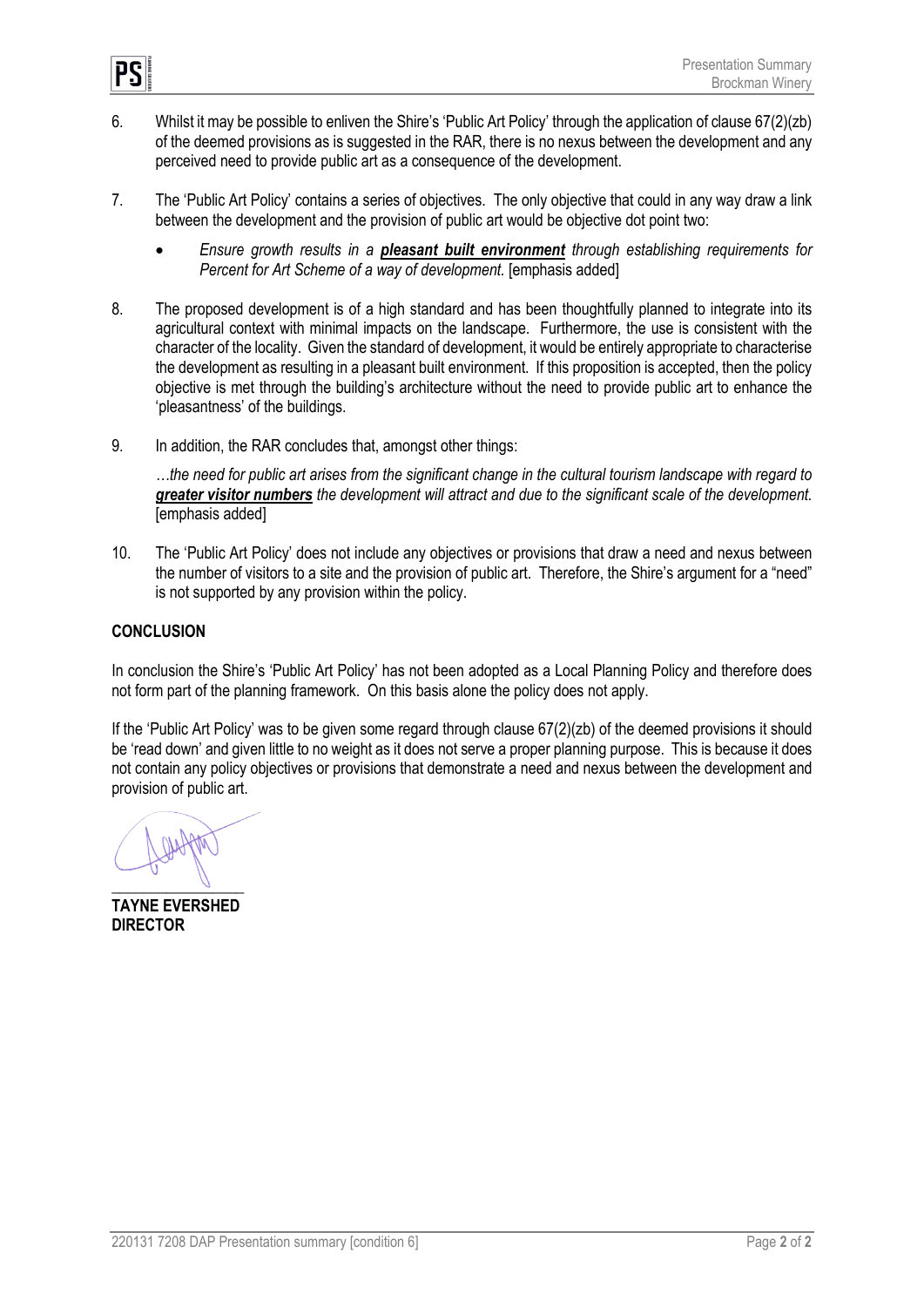PS Ref: 7208 LG Ref: P221048 DAP Ref: DAP/21/01945

24 November 2021

The Chief Executive Officer Shire of Augusta Margaret River PO Box 61 Margaret River WA 6285

Attention: Angela Satre, Statutory Planning Coordinator [\(asatre@amrshire.wa.gov.au](mailto:asatre@amrshire.wa.gov.au))

Dear Sir/Madam,

## **DAP FORM 2 APPLICATION – REQUEST TO DELETE CONDITION 6 BROCKMAN WINERY; LOT 2953 (168) CLEWS ROAD AND STRATA LOT 1 (261A) FIFTY ONE ROAD, COWARAMUP**

Planning Solutions acts on behalf of the proponent of the approved winery, restaurant and cellar door at Lot 2953 (168) Clews Road and Strata Lot 1 (261a) Fifty One Road, Cowaramup (**subject site**). Approval was granted by the Regional Joint Development Assessment Panel (**JDAP**) on 4 June 2021.

In support of this request to delete condition 6 of the JDAP approval please find enclosed / appended the following documentation:

- 1. DAP Form 2 application form (enclosed).
- 2. Certificate of Title applicable to the subject site (**appendix 1**).
- 3. This submission in support of the condition deletion.

Pursuant to regulation 17(1)(b) of the *Planning and Development (Development Assessment Panel) Regulations 2011* (**DAP Regulations**), this application seeks to delete condition 6 of the planning approval. We respectfully the Shire accepts the application for assessment and forwards it on to the JDAP for processing.

## **REASONS FOR DELETING CONDITION 6**

- 1. Condition 6 of the JDAP approval (**appendix 2**) requires a Public Art contribution in accordance with the Shire's *Governance and Business Excellence Policy 5.8 – Public Art Policy.* The condition states the following:
	- *6. Prior to issue of a building permit for the development, the proponent shall make a contribution toward public art in accordance with the Shire's Governance and Business Excellence Policy 5.8 – Public Art Policy based on the cost of the development, excluding works associated with the development of the winery.*
- 2. The reasons for seeking the deletion of the condition are as follows and expanded on in this submission:
	- (a) A review of the Shire's Policies indicates that no such policy titled Shire's *Governance and Business Excellence Policy 5.8 – Public Art Policy* exists.

Cloisters Square PO 6850 GPO Box 2709 Cloisters Square PO 6850 GPO Box 2709 026777970 (08) 9227 7970 Level 1, 251 St Georges Tce, Perth WA Level 1, 251 St Georges Tce, Perth WA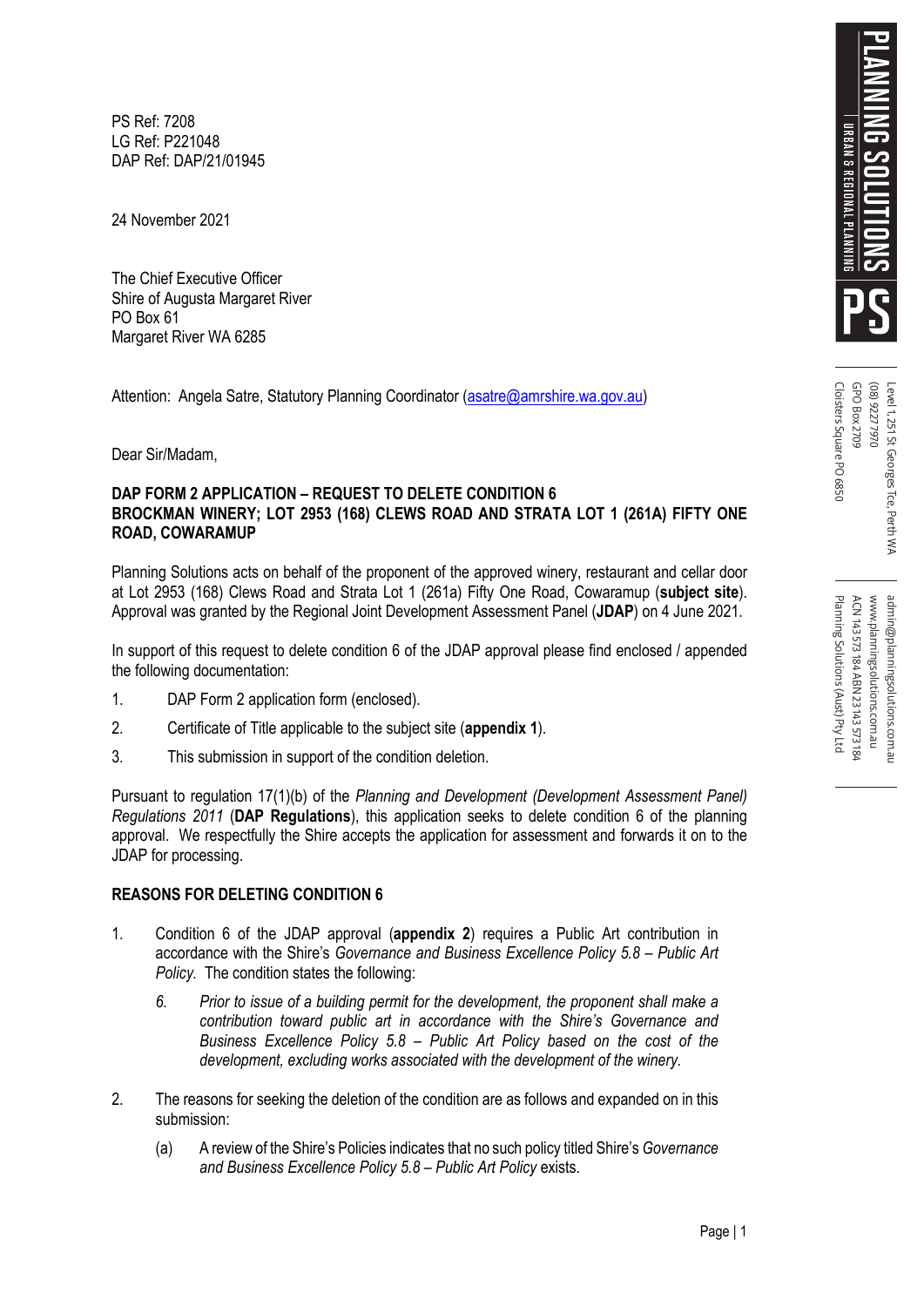- (b) If the policy named in the condition was an error, and the Shire intended to reference its *Corporate and Community Services Policy 15 Public Art* (**CCSP15**) the policy does not apply as it has not been adopted as a Local Planning Policy under the Shires Local Planning Scheme No. 1 (**LPS1**).
- (c) Even if the Shire sought to apply the CCSP15 through clause 67(zb) of schedule 2 (**deemed provisions**) of the *Planning and Development (Local Planning Schemes) Regulations 2015*, (**LPS Regs**) there is no established nexus between the policy and any perceived need to provide public art as a consequence of the development.
- (d) The requirement for a developer contribution for public art does not form part of any Developer Contribution Plan (DCP) within the LPS1.

## **Policy named in condition does not exist**

- 3. A review of the Shires policies indicates that no such policy titled *Governance and Business Excellence Policy 5.8 – Public Art Policy* (**GBEP5.8**) currently exists. The GBEP5.8 was adopted by Council at its meeting held on 27 August 2014 (**appendix 3**).
- 4. It appears that sometime between initial adoption of the GBEP5.8 and adoption of the *Corporate and Community Services Policy 15 Public Art* (**CCSP15**) by Council on 8 April 2020 there was a change to the title and content of the policy. This is likely to have occurred on either 1 November 2019 or 10 February 2020 (as noted in the version history of the CCSP15). However, a review of the Council meeting minutes around November 2019 and February 2020 indicates the November 2019 and February 2020 policy changes were not endorsed by Council and don't appear to have been advertised.
- 5. Given the policy referred to in the Shire's condition does not exist the condition is not enforceable and should be deleted for clarity.

## **In any event, the GBEP5.8 is not a Local Planning Policy**

- 6. Having reviewed the GBEP5.8 and associated report to Council on 27 August 2014, it is clear the policy was not adopted as a Local Planning Policy under LPS1. In adopting the policy no reference was made to the *Planning and Development Act 2005* (**P&D Act**) and LPS1.
- 7. The last page of the GBEP5.8 references the following legislation: The Local Government Act 1995; Heritage of Western Australia Act 1990; National Trust of Australia (WA) Act 1964; and Aboriginal Heritage Act 1972 (Note: no reference to the P&D Act or LPS1).
- 8. Given the GBEP5.8 has been adopted without a head of power under LPS1 or the P&D Act it cannot be relied upon to form the basis or rationale to impose a condition of planning approval.

## **The CCSP15 is not a Local Planning Policy**

- 9. The current version of the Public Art Policy, titled *Corporate and Community Services Policy 15 Public Art* (**CCSP15**) was adopted by Council on 8 April 2020 (**appendix 4**), with part 2 of Council's resolution stating that Council: *"Approves the updated Public Arts Policy CCSP15 as shown in Attachment 1."*
- 10. Firstly, under the report heading *"Statutory Environment / Legal Implications"* the only legislation referred to is the *Local Government Act 1995*. The report makes no reference to the P&D Act or LPS1, including the deemed provisions which set out the procedure for making and adopting Local Planning Policies. Therefore, the CCSP15 has not been adopted as a Local Planning Policy.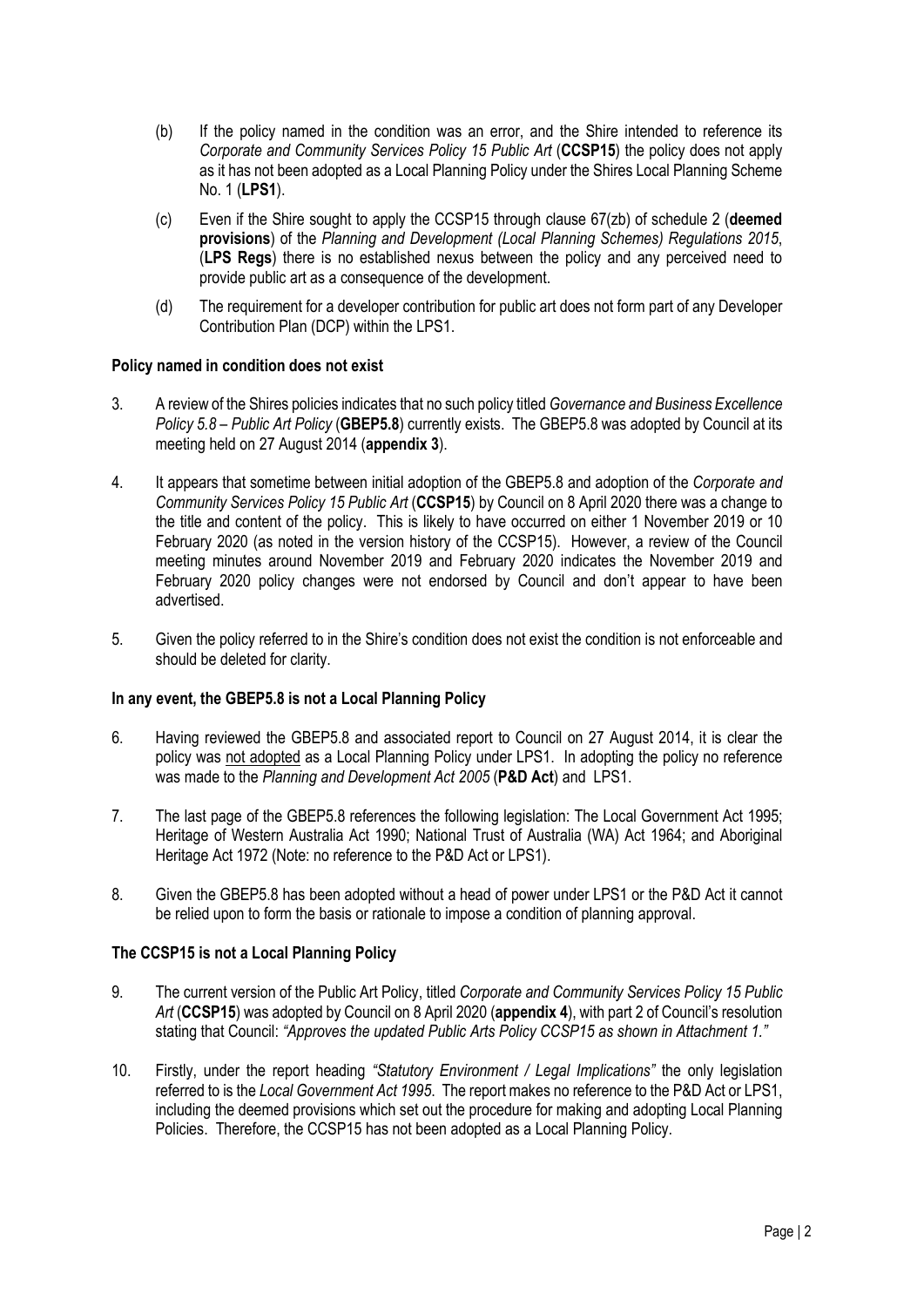- 11. Secondly, in accordance with clause 4 and 87 of the deemed provisions a Local Planning Policy is required to be publicly advertised for a minimum period of 21 days, made available online and with a notice published in the newspaper. Under the report heading *"Consultation and Advice – External Consultation"* the report states *"Nil"*, meaning no public advertising has been undertaken in accordance with the deemed provisions. Whilst the report references workshops and forums these appear to have been part of the policy review process, and not part of the public advertising of the amended policy prior to Council adoption. Therefore, the CCSP15 does not appear to have been advertised in accordance with the requirements of the deemed provisions.
- 12. In accordance with clause 4(4) (5) if the Shire resolves to proceed with the Local Planning Policy, then it must publish a notice of its decision in a newspaper, with the policy having effect on the day the notice is published. We have not been able to ascertain whether such a notice has been published. Given the procedures of the deemed provisions do not appear to have been followed we have serious doubts that clause  $4(4)$  - (5) have been adhered to.
- 13. From our above analysis we have formed the opinion that the Shires CCSP15 is not a Local Planning Policy for the purposes of LPS1 and therefore holds no statutory weight in the planning process and consequently must be given no regard.

## **Need and Nexus**

- 14. Whilst it may be possible to enliven the CCSP15 through the application of clause 67(zb) of the deemed provisions there is no established nexus between the development and any perceived need to provide public art as a consequence of the development.
- 15. The CCSP15 contains a series of objectives. The only policy objective that could in any way draw a link between the development and the provision of public art would be objective dot point two:
	- *Ensure growth results in a pleasant built environment through establishing requirements for Percent for Art Scheme of a way of development.* [emphasis added]
- 16. The proposed development is of a high standard and has been thoughtfully planned to integrate into its agricultural context. The building is subtle, well setback from the road, designed to have a minimal impact on the landscape, and the use is consistent with the character of the locality. Given the standard of development, it would be entirely appropriate to characterise the development as resulting in a pleasant built environment. If this proposition is accepted, then the policy objective is met through the building's architecture without the need to provide public art to enhance the 'pleasantness' of the buildings.
- 17. The policy states that a 'Developer Contribution' triggers from any development that exceeds \$1M in value. The 'Implementation' section of the policy sets out how the contribution is made and the method of calculating the contribution (1% of the development cost).
- 18. The implementation section does not draw any link back to the policy objectives. The only criterion for a contribution is the value of the development, rather than an objective analysis of whether the development in some way warrens the provision of public art to somehow make the built environment more pleasant or offset any specific amenity impact.
- 19. In the absence of the policy having any provisions that meaningfully articulate how the an individual development above \$1M is to achieve the policy objectives it if difficult to see how there is a nexus between the development and an arbitrary contribution based on development value.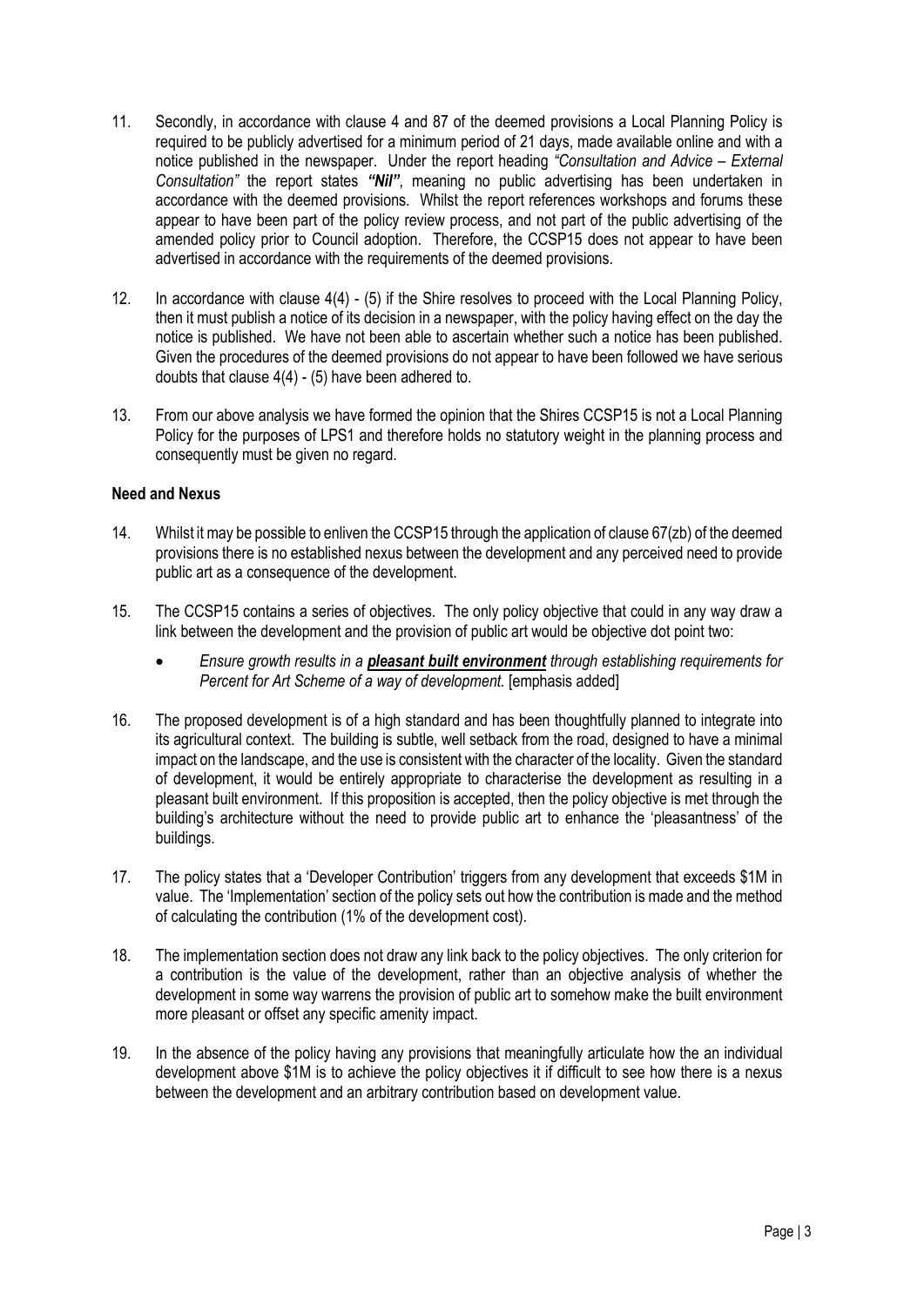## **Developer Contributions**

- 20. The April 2020 report under the heading *"Planning Framework"* has a single line as follows: *"Local Planning Strategy – Developer Contributions Scheme"*. It is unclear what is meant by this reference. The Shire has adopted several community infrastructure development contribution plans for development contribution areas; these are listed in Schedule 10 of LPS1.
- 21. The subject site is within an area covered by DCA1. All properties within the Shire's municipal boundaries are subject to DCA1. In accordance with the Shire's Development Contribution Plan and Cost Apportionment Schedule for DCA1 contributions are payable on a lot or dwelling basis. As the proposed development is not creating any additional lot or dwelling no developer contribution is payable.
- 22. The only DCA that references public art is 'DCP5 Witchcliffe' which allocates a budget of \$181,000 for public art to be funded from a per lot / dwelling contribution from within the DCP area. The subject site is not within DCP5.
- 23. If it was the intention for the Shire to source funds for public art through a Developer Contributions Plan the approved DCP applicable to the subject site should have included such a provision, which is does not. Furthermore, the subject site is not within an area that would trigger such a contribution.

## **CONCLUSION**

In conclusion the Shire does not appear to have adopted a 'public art' Local Planning Policy under LPS1 than can be relied upon to justify the imposition of condition 6. Even if the policy was able to be given due regard through clause 67(zb) of the deemed provisions it drawn no nexus between the development and requirement to provide public art.

Considering the above, condition 6 must be deleted.

Should you have any queries or require further clarification in regard to the above matter please do not hesitate to contact the undersigned.

Yours faithfully,

 $\frac{1}{2}$ 

**TAYNE EVERSHED DIRECTOR** 

211124 7208 Form 2 - Condition 6 deletion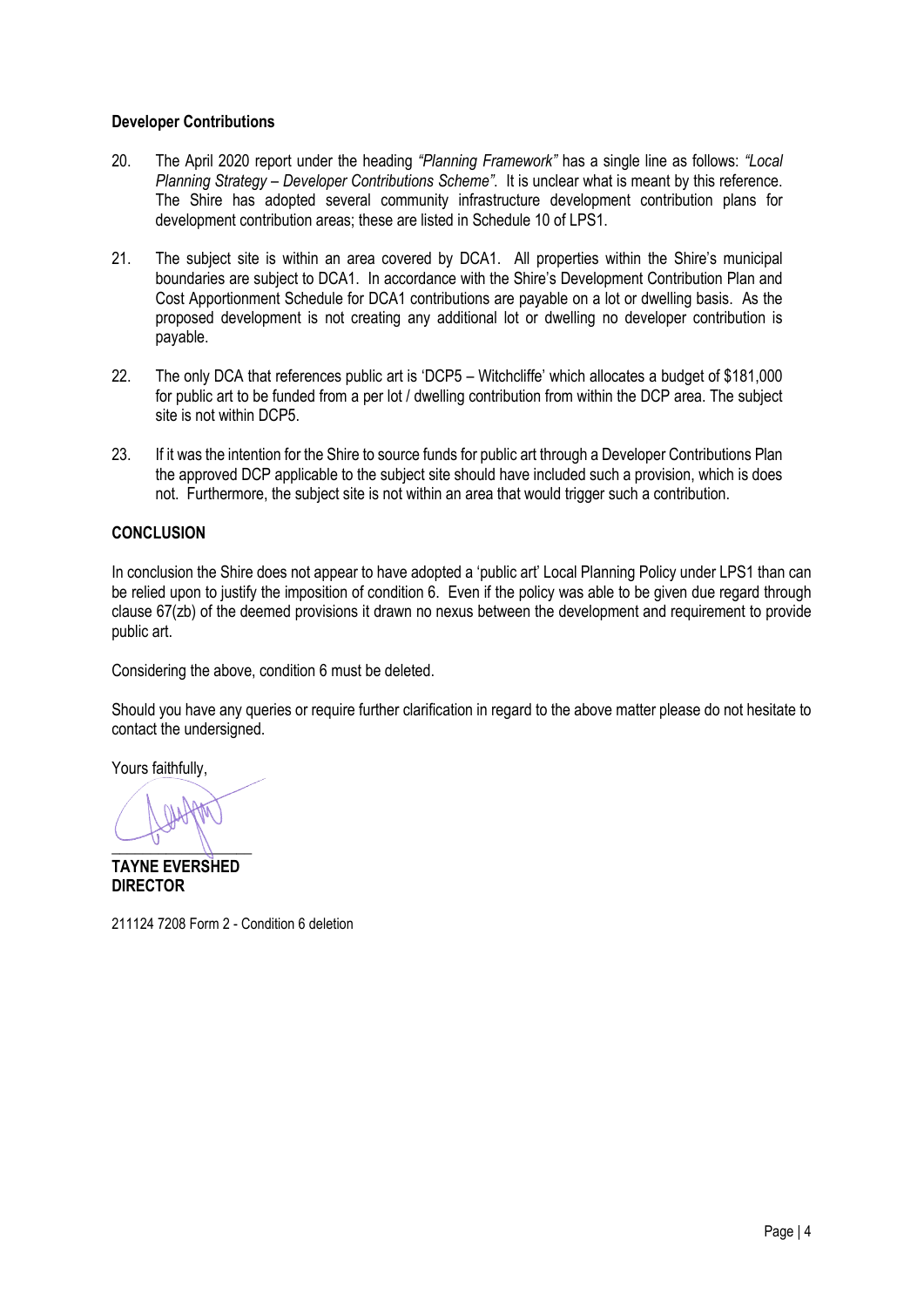<span id="page-12-1"></span><span id="page-12-0"></span>

Government of Western Australia Development Assessment Panels

# **Clews Road 168 (Lot 2953) Cowaramup and Fifty One Road 261A (Strata Lot 1) Cowaramup – Proposed Winery, Restaurant and Cellar Door, and Special Events**

| <b>DAP Name:</b>                              | Regional Joint Development Assessment                    |  |  |
|-----------------------------------------------|----------------------------------------------------------|--|--|
|                                               | Panel                                                    |  |  |
| <b>Local Government Area:</b>                 | Shire of Augusta Margaret River                          |  |  |
| <b>Proposed Amendments:</b>                   | Deletion of Condition 6 of originally approved           |  |  |
|                                               | Form 1 application (DAP Ref: 21/0194)                    |  |  |
| <b>Applicant:</b>                             | <b>Planning Solutions</b>                                |  |  |
| Owner:                                        | Hat Southwest Investment Pty Ltd                         |  |  |
| <b>Responsible Authority:</b>                 | Shire of Augusta Margaret River                          |  |  |
| <b>Authorising Officer:</b>                   | <b>Manager Planning and Regulatory Services</b>          |  |  |
| <b>LG Reference:</b>                          | P221902                                                  |  |  |
| <b>DAP File No:</b>                           | 21/01945                                                 |  |  |
| Date of Original DAP decision:<br>4 June 2021 |                                                          |  |  |
| <b>Application Received Date:</b>             | 30 November 2021                                         |  |  |
| <b>Application Statutory Process</b>          | 60 Days                                                  |  |  |
| Timeframe:                                    |                                                          |  |  |
| Attachment(s):                                | <b>Corporate and Community Services 15</b>               |  |  |
|                                               | Public Art Policy - April 2020                           |  |  |
| <b>Responsible Authority</b><br>ls<br>the     | <b>Complete Responsible Authority</b><br>$\boxtimes$ Yes |  |  |
| Recommendation the same as the                | Recommendation section<br>$\Box$ N/A                     |  |  |
| <b>Officer Recommendation?</b>                |                                                          |  |  |
|                                               | <b>Complete Responsible Authority</b><br>$\Box$ No       |  |  |
|                                               | and Officer Recommendation                               |  |  |
|                                               | sections                                                 |  |  |

## **Form 2 – Responsible Authority Report**

(Regulation 17)

## **Responsible Authority Recommendation**

That the Regional Joint Development Assessment Panel resolves to:

- 1. **Accept** that the DAP Application reference DAP/21/01945 as detailed on the DAP Form 2 dated 30 November 2021 is appropriate for consideration in accordance with regulation 17 of the *Planning and Development (Development Assessment Panels) Regulations 2011*;
- 2. **Approve** DAP Application reference DAP/21/01945 and accompanying plans in accordance with Clause 68 of Schedule 2 (Deemed Provisions) of the *Planning and Development (Local Planning Schemes) Regulations 2015*, and the Shire of Augusta Margaret River Local Planning Scheme No. 1 subject to the following conditions:

## **Amended Condition**

6. Prior to issue of a building permit for the development, the proponent shall make a contribution toward public art in accordance with the Shire's *Corporate and Community Services Policy 15 Public Art Policy* based on the cost of the development, excluding works associated with the development of the winery.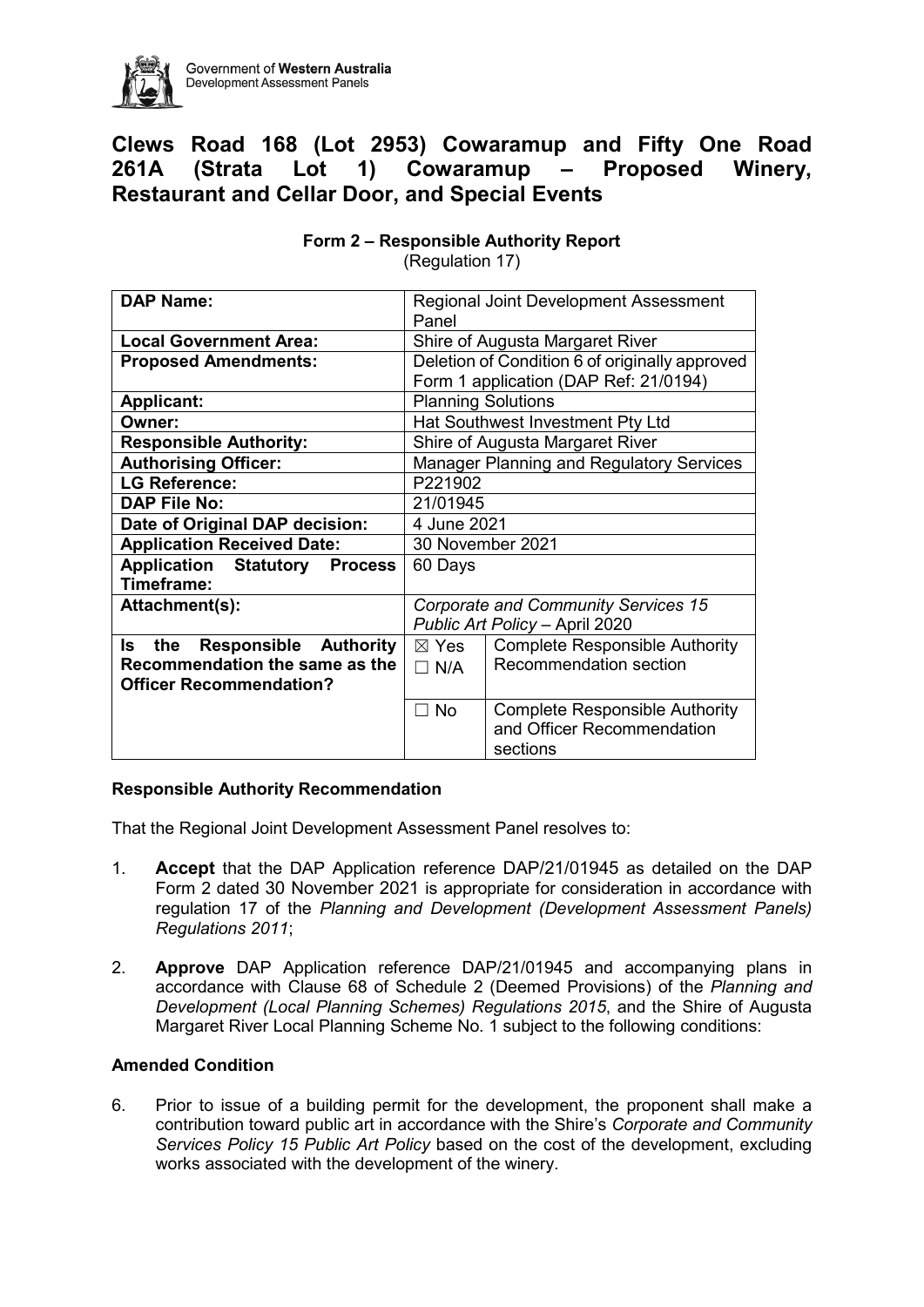## **New Advice Notes**

1. All other conditions and requirements detailed on the previous approval (DAP Ref: DAP/21/01945) dated 4 June 2021 shall remain unless altered by this application.

## **Details: outline of development application**

| <b>Region Scheme</b>                | N/A                                   |
|-------------------------------------|---------------------------------------|
| Region Scheme Zone/Reserve          | N/A                                   |
| <b>Local Planning Scheme</b>        | Shire of Augusta Margaret River Local |
|                                     | Planning Scheme No. 1                 |
| <b>Local Planning Scheme</b>        | <b>Priority Agriculture</b>           |
| Zone/Reserve                        | Development Contribution Area 1 (DCA) |
| <b>Structure Plan/Precinct Plan</b> | N/A                                   |
| <b>Structure Plan/Precinct Plan</b> | N/A                                   |
| <b>Land Use Designation</b>         |                                       |
| Use Class (proposed) and            | Licensed Restaurant - 'A'             |
| permissibility:                     | Winery $-$ 'P'                        |
|                                     | Rural Produce Sales - 'D'             |
| Lot Size:                           | Strata Lot 1 - 16.5ha                 |
|                                     | Lot 2953 Clews Road $-76.2$ ha        |
| <b>Existing Land Use:</b>           | Agriculture Intensive (Vineyard)      |
|                                     | Rural Industry (Wine Storage)         |
| <b>State Heritage Register</b>      | <b>No</b>                             |
| Local Heritage                      | N/A<br>⊠                              |
|                                     | Heritage List<br>П                    |
|                                     | Heritage Area<br>П                    |
| Design Review                       | N/A<br>冈                              |
|                                     | <b>Local Design Review Panel</b><br>П |
|                                     | <b>State Design Review Panel</b><br>П |
|                                     | Other<br>П                            |
| <b>Bushfire Prone Area</b>          | Yes                                   |
| <b>Swan River Trust Area</b>        | No.                                   |

## **Proposal:**

The applicant requests deletion of Condition 6 of the previous approval relating to public art. Condition 6 reads as follows:

*6. Prior to the issue of a building permit for the development, the proponent shall make a contribution toward public art in accordance with the Shire's Governance and Business Excellence Policy based on the cost of the development, excluding works associated with the development of the winery.* 

## **Background:**

Approval for a proposed Winery, Restaurant and Cellar Door, and Special Events was issued by the Regional JDAP on 4 June 2021 subject to a suite of conditions.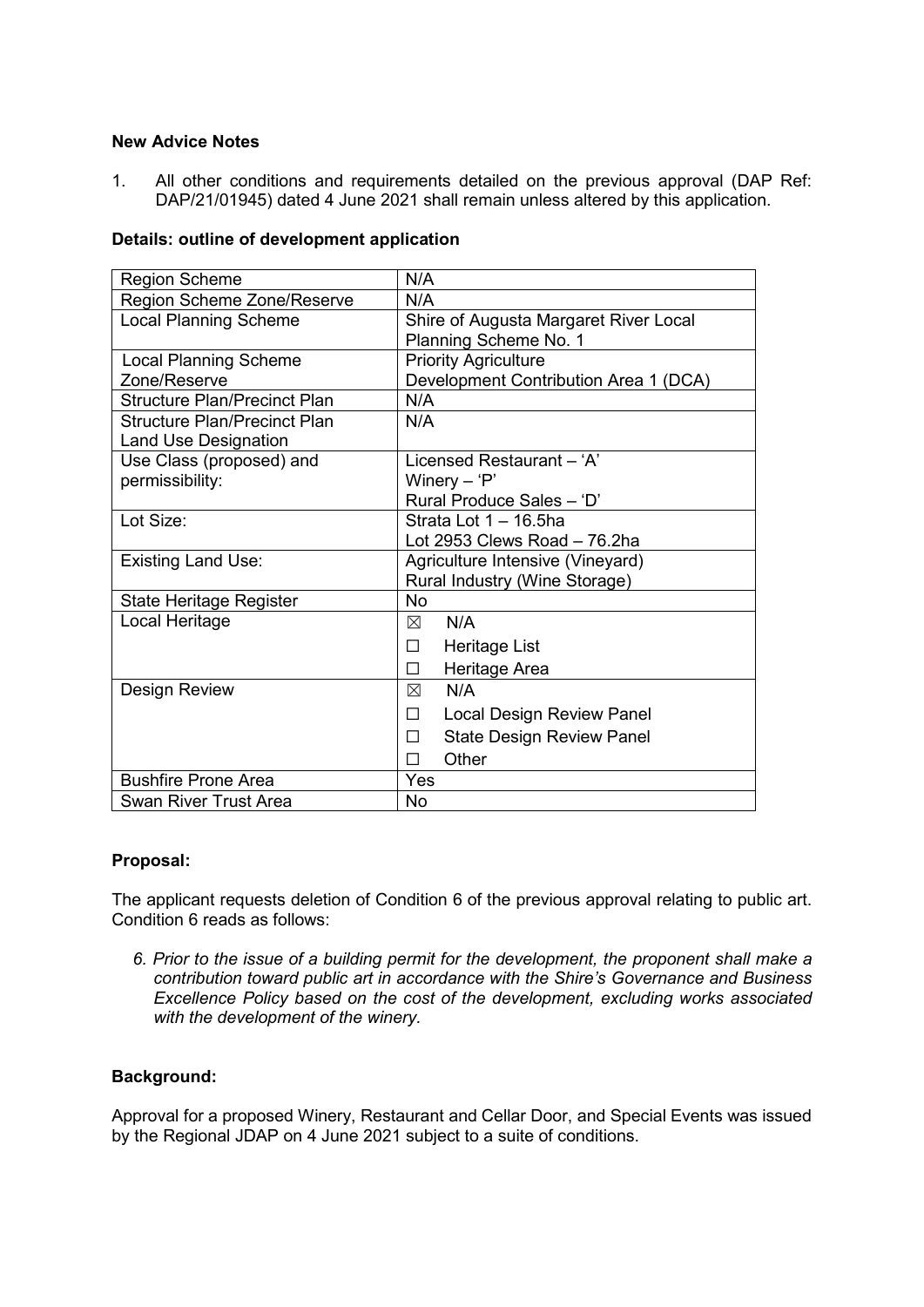## **Legislation and Policy:**

## **Legislation**

Clause 77 of the Deemed Provisions *of the Shire of Augusta Margaret River Local Planning Scheme No.1* (the Scheme) - Amending or Cancelling development approval.

## State Government Policies

Not relevant.

## Local Policies

## *Corporate and Community Services 15 Public Art Policy* – April 2020 (CCSP15)

The Policy requires that one per cent of the value of all developments (excluding private homes, subdivision, rural and industrial development) above a value of \$1,000,000 (including GST) be provided towards the development of public art.

It is noted that in Condition 6 of the original approval, the wording of the condition inadvertently referred to *Governance and Business Excellence Policy 5.8 – Public Art Policy.* The wording of the Condition 6 should have referred to CCSP15 as the applicable policy to apply the per cent for art condition for the development.

The reviewed policy was adopted by Council at the Ordinary Meeting held on 8 April 2020 (reference OM2020/59). Council's adoption of CCSP15 was in accordance with the provisions of s2.7(2)(b) *Local Government Act 1995* s2.7. Role of Council:

- (1) The council
	- (a) governs the local government's affairs; and
	- (b) is responsible for the performance of the local government's functions.
- (2) Without limiting subsection  $(1)$ , the council is to  $-$ 
	- (a) oversee the allocation of the local government's finances and resources; and
	- (b) determine the local government's policies.

Before adoption by Council, CCSP15 was the subject of a wide range of community consultation including but not limited to:

- forums, workshops and meetings with stakeholders in the community;
- listing of the draft policy on the 'Your Say" page on the Augusta Margaret River website for receipt of public feedback; and
- presentation of the consultation process and findings to Council.

It is noted that CCSP15 is not a local planning policy. The CCSP15 policy has been developed with regard to the best practice model *West Australian State Government Percent for Art Scheme Guidelines*, prepared by the Department of Finance. The CCSP15 is reflective of the Percent for Art Scheme that is part of a '*…broad government strategy to stimulate greater use of art in the built environment…'*. This Council Policy is binding on employees and is Council's standing or permanent instructions.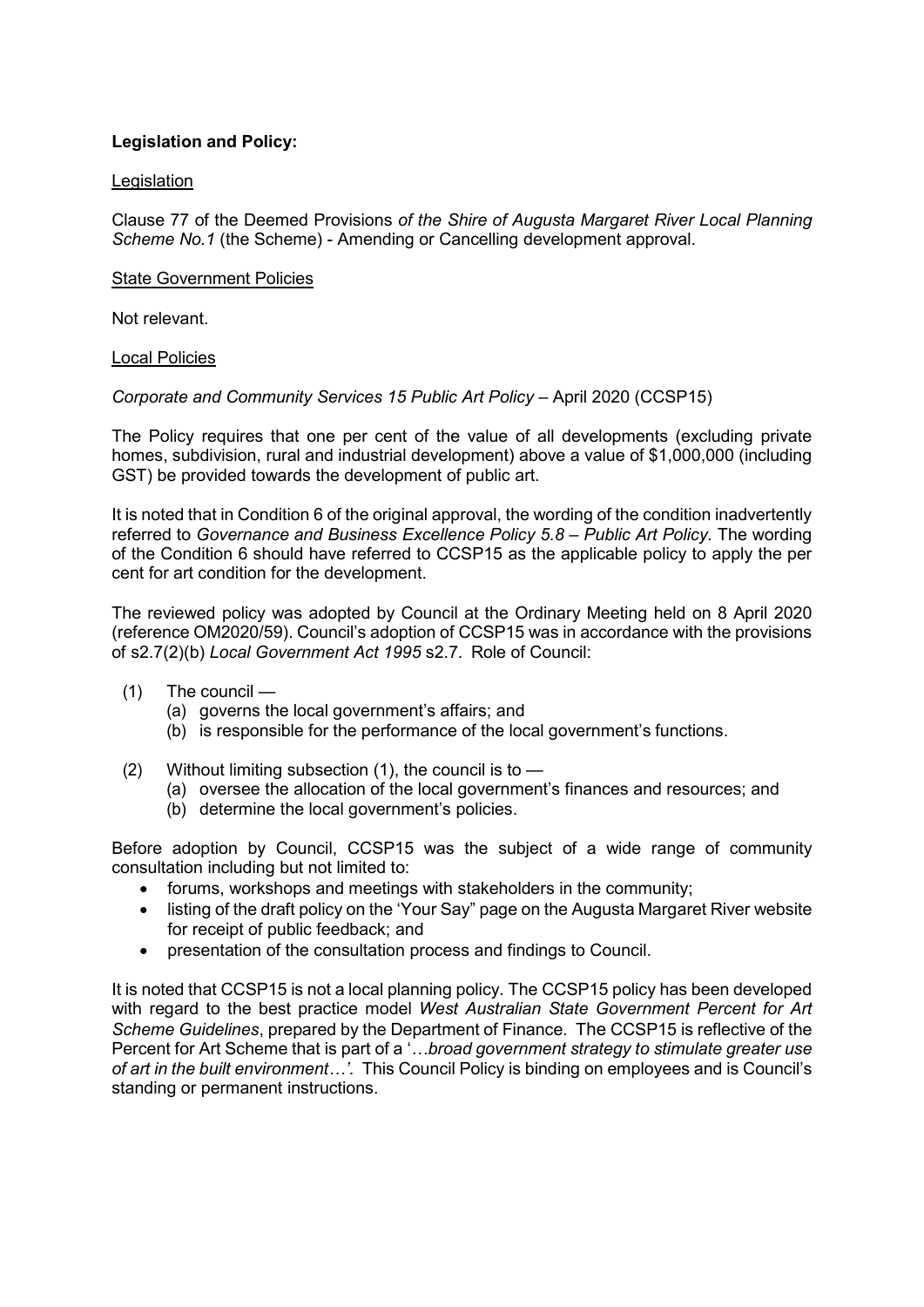## **Consultation:**

## Public Consultation

The Form 2 application has not been the subject of public consultation. It is noted that the original Form 1 application was the subject of extensive public consultation.

## Referrals/consultation with Government/Service Agencies

The proposal has not been re-referred to relevant government agencies.

## Design Review Panel Advice

Not applicable in this instance.

## **Planning Assessment:**

The applicant has set out reasons as to why Condition 6 should be removed which are addressed in turn as follows:

## Policy named in condition does not exist.

It is accepted that the wording of Condition 6 should be modified to correctly refer to *Corporate and Community Services 15 Public Art Policy*. This matter can readily be resolved and is not a reason as to why the condition should be deleted.

## Corporate and Community Services 15 Public Art Policy – not a planning policy

The applicant has not identified any part of the planning framework which would specifically exclude the consideration of 'non-planning' policies from consideration in the planning decision making process.

Clause 67 (2) (zb) of the *Planning and Development (Local Planning Schemes) Regulations 2015* Deemed Provisions, the local government is required to have due regard to *"any other planning consideration the local government considers appropriate".* In this case, this includes the provision of public art.

In accordance with the findings of the Tribunal in the decision of *Permanent Trustee Australia Ltd v City of Wanneroo* (1994) 11 SR(WA) 1, and notwithstanding that CCSP15P was not adopted under the Scheme as a planning policy, it:

- **Example 1** is based on sound town planning principles and appropriately identifies the development application process as a means of applying the requirement for a contribution;
- is a public policy which is available on the Shire's website and was known to the applicant prior to the determination of the application by the JDAP;
- was conceived after a public consultation process and adopted at a public meeting of the Council;
- has been in place for seven years; and
- has been continuously applied.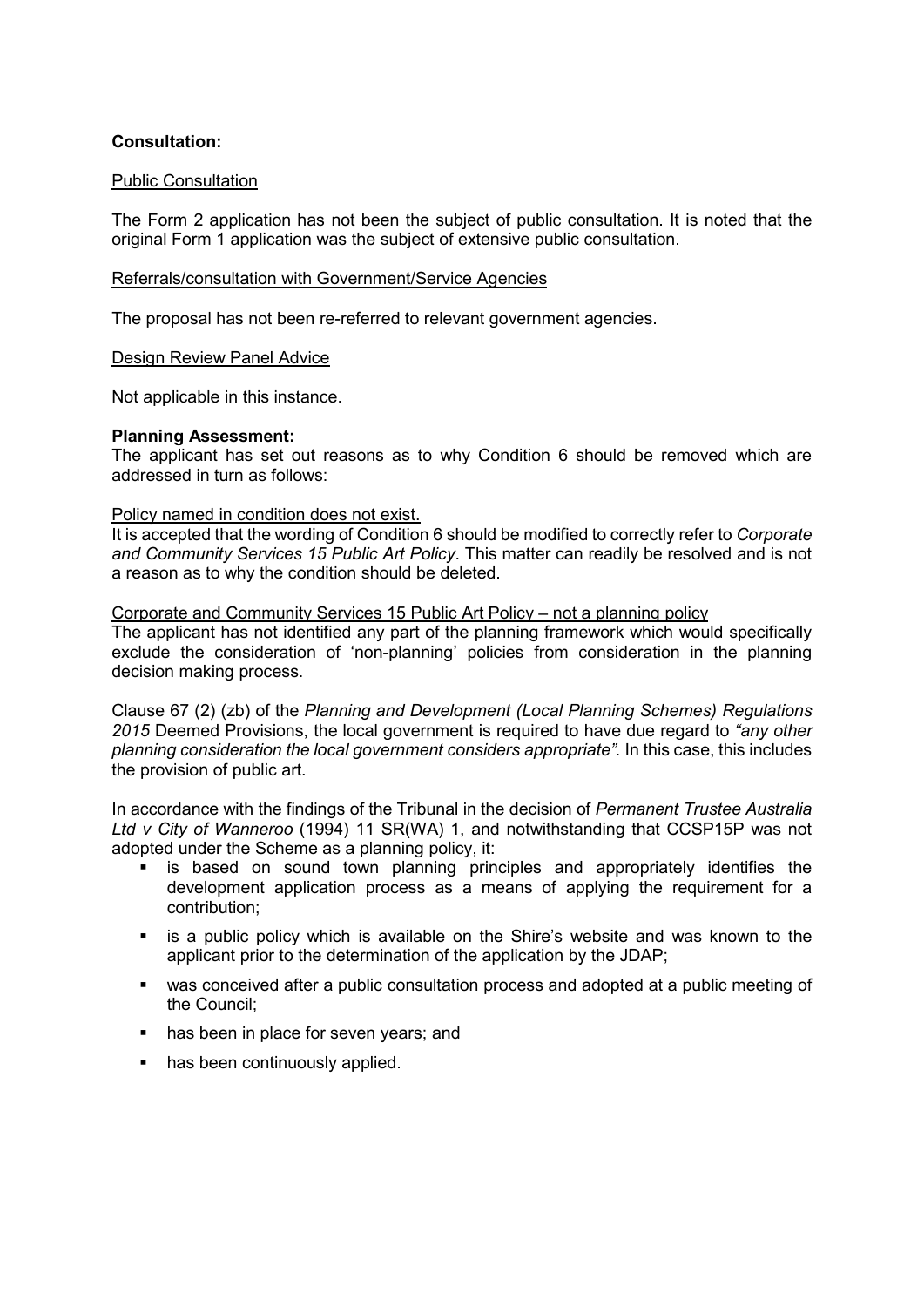## Need and Nexus

It is generally accepted throughout Western Australia that development over a certain value should contribute towards the provision of public art. This is evidenced by the number of Local Governments with a Public Art Policy. These include Busselton, Vincent, East Fremantle, Belmont, Bayswater, Perth, Swan, Cambridge, Stirling, and Melville.

In all cases, the test as to whether the contribution is necessary is determined by the value of the development. Contributions are generally only sought from 'high value' developments of \$1 million or more. This approach has been well established and accepted throughout the State.

## Developer Contributions

The applicant argues that if a contribution towards public art is required it should have been concluded in a Developer Contributions Plan. State Planning Policy 3.6 (Infrastructure Contributions) specifically identifies that public art is not an appropriate inclusion in a DCP (section 6.10.5 - Scope of Items of Infrastructure in a DCP).

## **Conclusion:**

The request to delete condition 6 of the original JDAP application is not supported.

The requirement for the contribution was raised with the proponent at the earliest stages of the proposal including in initial Shire advice as early as 16 October 2020. The requirement was also referenced in emails from the proponent on 16 December 2020 and, while questions about the calculation of the contribution were raised, its application to the development project was not objected to at any time prior to submission of the development application or during processing of the application. The application of the condition has been transparent on behalf of the Shire, was not objected to by the proponent, and has come about due to the significant change to the cultural tourism landscape that will be brought about in the locality as a direct consequence of the development.

The application of the condition is considered to be sound and consistent with the relevant statutory framework. The condition fairly and reasonably relates to the approved development because the need for public art arises from the significant change in the cultural tourism landscape with regard to greater visitor numbers the development will attract and due to the significant scale of the development.

The application of the condition will be of benefit to the broader community and is an important planning consideration for which the Shire is required to apply to the development approval.

Condition 6 is recommended to only be amended to reword the subject condition to include the correct reference in the updated policy CCSP15.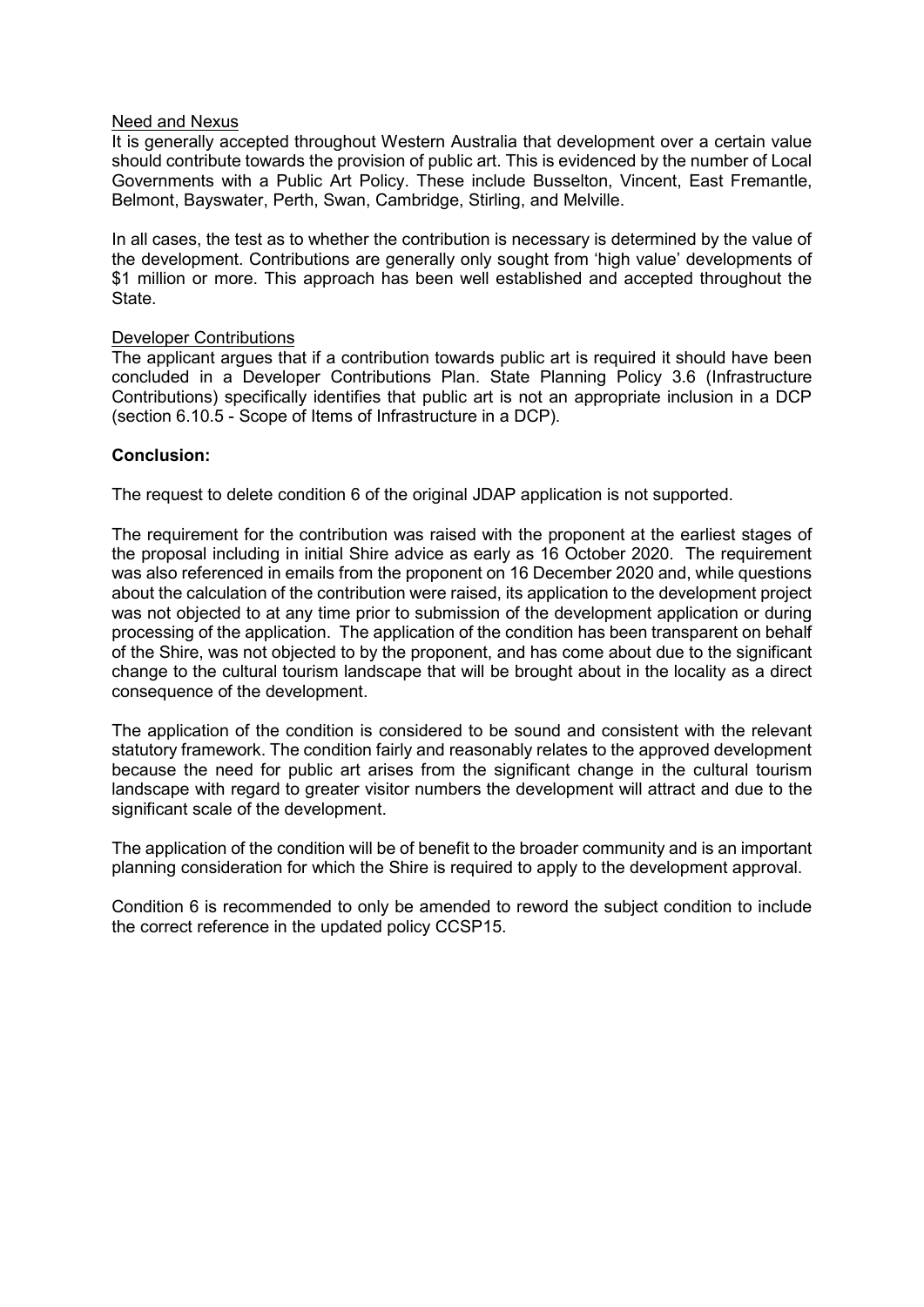

April 2020

 *This policy was adopted by Council to set governing principles in place that align the strategic direction of the organisation with "Welcoming, inclusive and healthy communities and Effective leadership and governance".*

# **Objectives**

Through the application of this Public Art Policy, the Shire propose to:

- Identify suitable public art opportunities throughout the Shire
- Ensure growth results in a pleasant built environment through establishing requirements for Percent for Art Scheme of a way of development
- Support local art, artists and the cultural industries to develop high quality works
- Celebrate and tell the story of history and culture within the Shire through meaningful public art
- Continue to enhance cultural life through public art, community art and ephemeral art projects that enliven and engage with the community within public spaces.

# **Policy**

## **Definitions**

## **Art**

Art is the product of practitioners who intend their work and activities to be seen, read and experienced as art. Art embraces material and immaterial products and concepts from the imaginative thinking of artists.

## **Artist**

Only Artists will be eligible to carry out public art commissions. The term artist for the purpose of this policy is defined as a person who meets a minimum of two of the following criteria:

- a) A person who has a Bachelor's Degree or Diploma in visual arts or any similar field;
- b) A person who has a track record of exhibiting their own original artwork at reputable art galleries that sell or exhibit the work of professional artists;
- c) A person who has had their own original artwork purchased by major public collections, including (but not limited to) the Art Gallery of Western Australia.
- d) A person who earns more than 50% of their income from arts related activities, such as teaching, selling artwork or undertaking public art commissions.
- e) A person engaged in an activity related to creating art, practicing the [arts,](https://en.wikipedia.org/wiki/Arts) or demonstrating an art.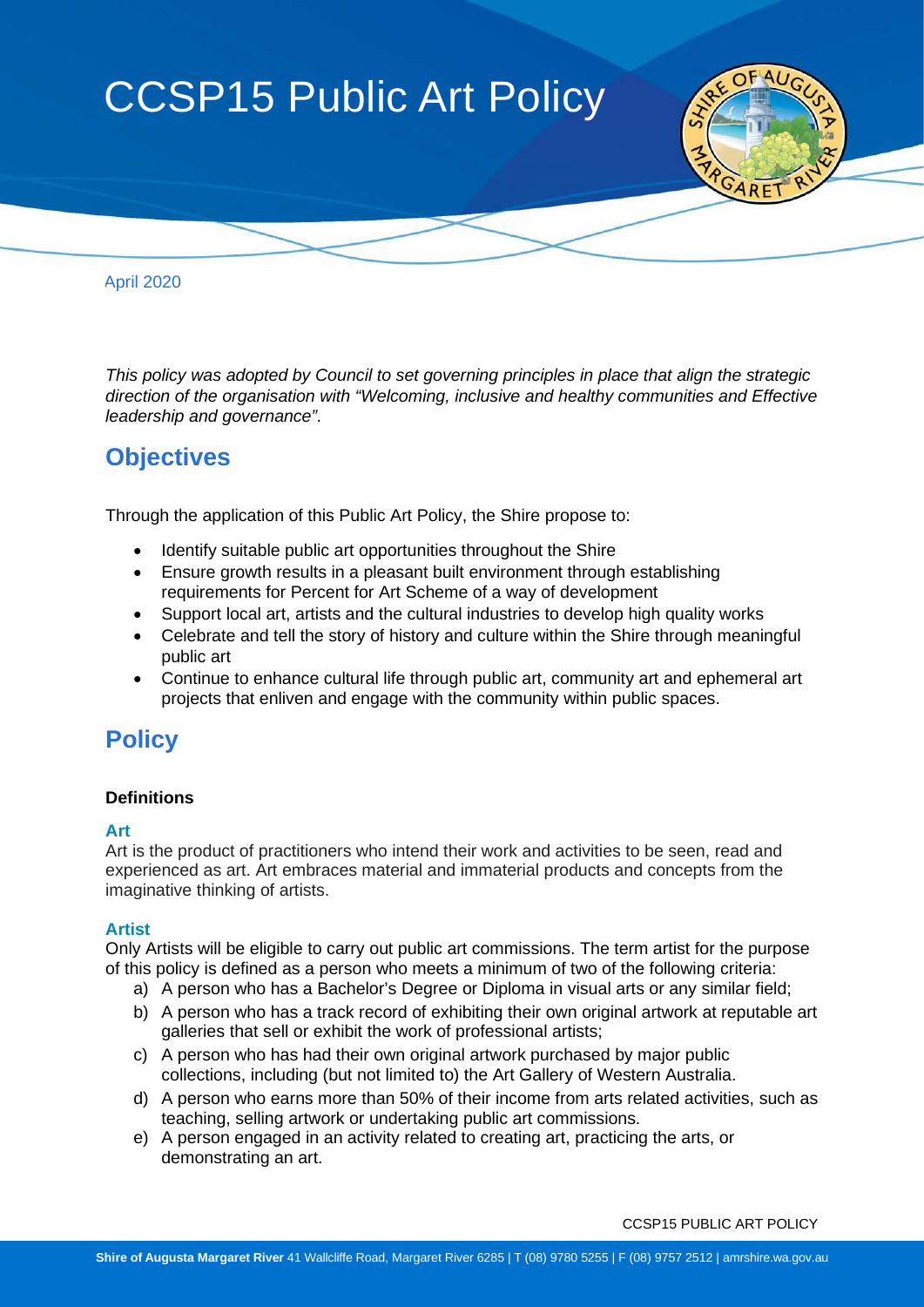Sometimes it will be appropriate to be more flexible and seek people other than professional artists to carry out artwork commissions. This may apply in instances when young, emerging (see definition) and Indigenous artists or students may be considered appropriate.

## **Contentious Public Art**

People's interpretation of art will be influenced by their personal feelings, tastes, or opinions and art that achieves its objective of provoking thought is often controversial. While the Shire aims for public art to provoke thought, it aims not to offend. Proposals incorporating any of the following will not be supported:

- Negative racial stereotypes
- Political messages
- Sexually provocative nudity (general nudity is not considered provocative)
- Sexist
- **Discriminatory**

The responsibility of determining what is contentious rests with the Art Panel and the CEO.

## **Community Art**

Community art is a collaboration between professional artists and non-professional artists, often around dealing with a social issue, community building initiative, or as a form of community consultation. Community arts, also sometimes known as "dialogical art" involves exchanges between people as they interact with information, objects, and each other.

## **Construction Cost**

Construction Cost means the estimated cost of

- a) All goods (including manufactured goods for part of the work)
- b) Labour
- c) Services necessary
- d) Fees payable
- e) Overheads to be met
- f) Profit margin

#### or

Contract price where the work is to be carried out under a contract as the contract price includes the value for at least each of the relevant components (a to f above) – the estimated value of the work is the contract price (including GST).

## **Development**

Development means the development or use of any land, including

- a) Any demolition, erection, construction, alteration of or addition to any building or structure on the land;
- b) The carrying out on the land of any excavation or other works;

## **Developer Contributions**

Developer Contributions are a commitment to provision of funds towards public art from any development above the value of \$1,000,000.

## **Ephemeral art**

Ephemeral artwork describes non-permanent work that may include temporary installations, performance art, dance, exhibition, experiential and/or participatory art.

## **Emerging artist**

An artist who is at an early stage in their career, who has specialised training in the art form or who has created a modest body of artistic work.

CCSP15 PUBLIC ART POLICY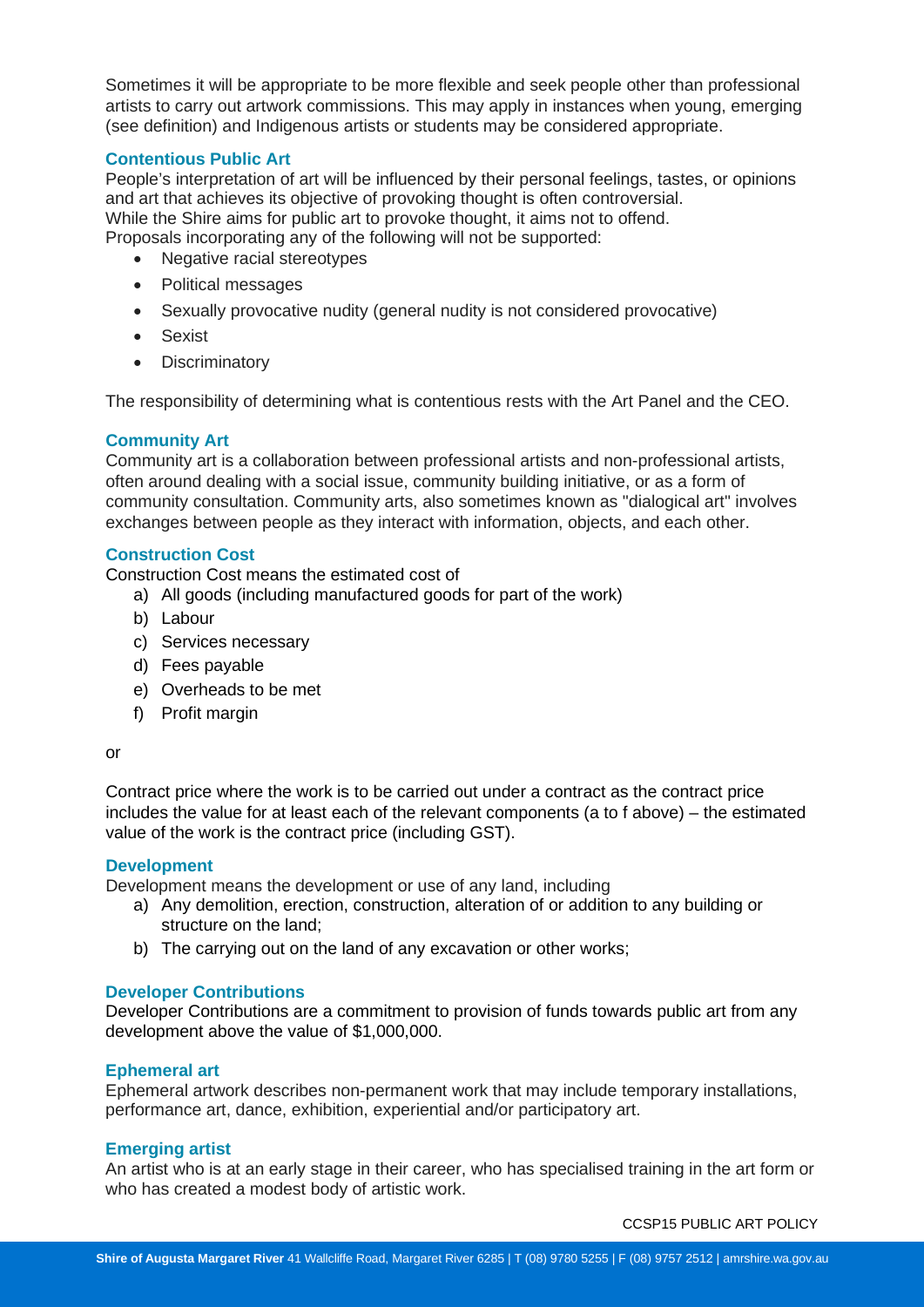## **Public Art**

The term public art refers to artwork in any medium specifically created to be experienced in the public realm. Public art is typically located in highly accessible public spaces and can include sculpture, painting, installation, multimedia, sound or performance; it may also be integrated into architectural surfaces and landscaping.

## **Commitment**

The Shire of Augusta Margaret River will develop public art projects funded through a Per Cent for Art Scheme as part of Developer Contribution and/or by setting aside funds annually to contribute towards public art. The amount will be determined through the annual budgeting process.

Assessment for any public art component will take place on all major infrastructure projects around town centres and recreation areas or any other identified space.

The Shire of Augusta Margaret River will always attempt to consult early on in any public art project with traditional owners to ensure cultural values and heritage are considered within public art commissions.

## **Scope**

This policy applies to all staff managing or coordinating development projects that require a public art component and those managing or coordinating current public art or spaces that include public art owned or invested in the Shire of Augusta Margaret River.

## **Implementation**

Funding of public art will generally be by one of the following means:

- 1. Shire contributions via moneys set aside annually to contribute towards public art. The amount is to be determined through the annual budgeting process or via access to grant funding for public art projects.
- 2. Developer Contributions which facilitates the provision of public art works through the requirement for all developments (excluding private homes, subdivisions, rural and industrial development) above a value of \$1,000,000 (including GST) to allocate one per cent of the value of the development to public art.

This requirement may be satisfied by either:

- a) Include one per cent of the construction cost for public art in the designs of development, in locations accessible to the public. Developers must ensure that their proposals meet the definition of art and the artwork has been designed by an artist ; or
- b) Provide the cash equivalent to the Shire. This funding may be pooled and the public art placed in identified suitable locations with reasonable proximity to the development.

The Per Cent for Art requirement also applies to Shire funded developments above a construction cost of \$1,000,000 (including GST).

3. Donation or gift of public artworks funded through cash or other philanthropic measures but will be required to be the subject of public art assessment via the assessment process outlined.

## **Forms of public art**

Public art may take many forms including but not limited to the following categories.

## **Stand Alone**

Artworks of a three dimensional nature embedded into a building or public space and may be a single or multiple installation works. This style of work has been traditionally associated with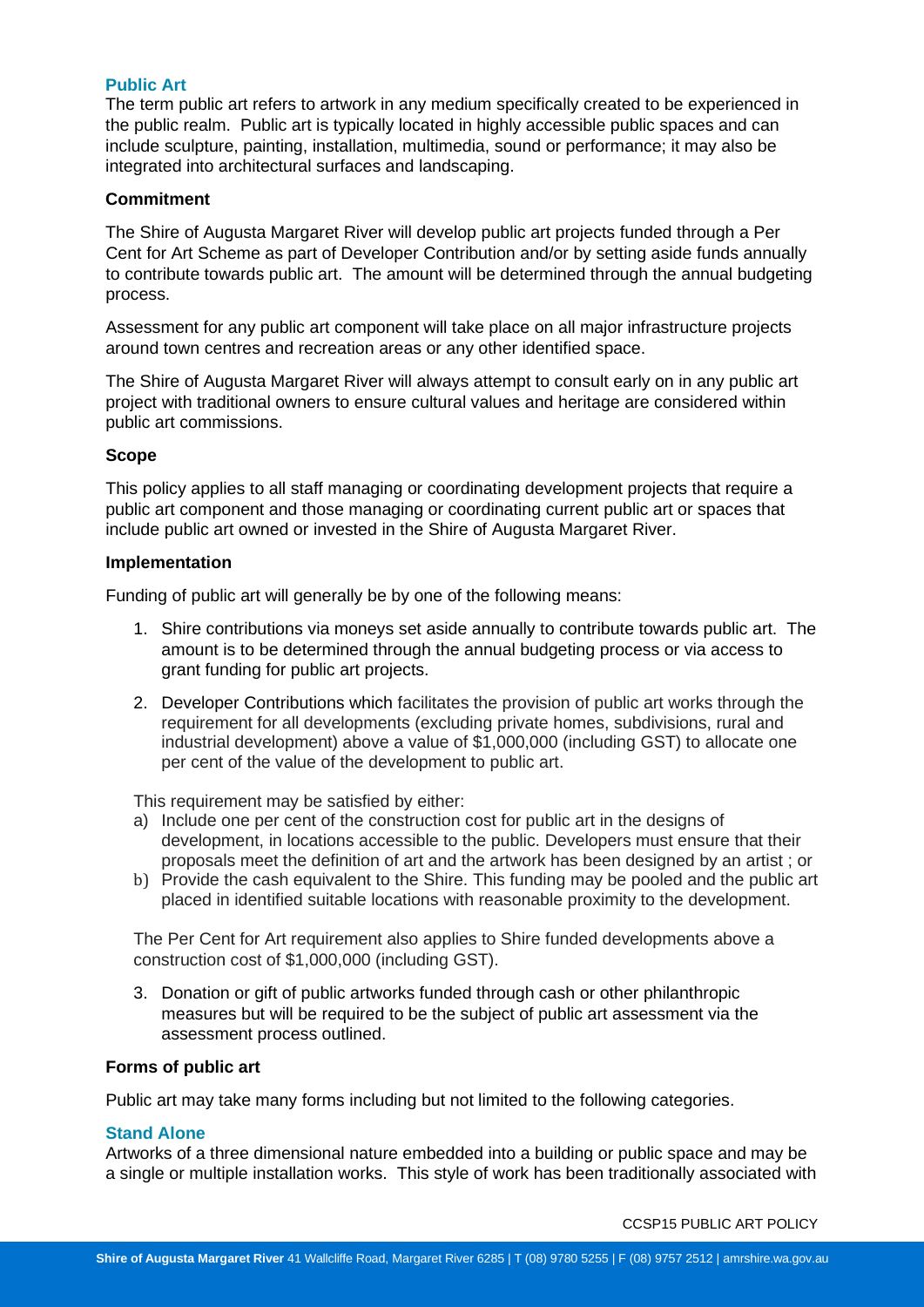public artworks. A local example would be Forest Stand outside the Shire of Augusta Margaret River Council office.

## **Integrated**

Artworks that are integrated into a building or building space either interior or exterior. They may be imbedded in ceilings, floors, railings, screens and/or assist to define or separate spaces. A local example would be the commissioned works inside the Shire of Augusta Margaret River Council offices.

## **Applied**

Works that are applied to interior or exterior surfaces, including commissioned paintings, tapestries and murals. A local example would be the community art murals located on the exterior of the Zone Room at Margaret River Youth Precinct.

## **Installation**

These works are where the work and the site are integral to each other. The work may be created to respond or compliment a space or draw attention or intervene in a particular environment. A local example would be Eurybia by Russell Sheridan at the south end of Surfers Point.

## **Ephemeral**

These are works that are non-permanent works that may include temporary installations, performance, participatory or experiential works.

## **Copyright, legal title and ownership**

An artist's rights are protected under the *Copyright Amendment (Moral Rights) Act 2000* (the Act). Under the Act, all original artwork must be attributed to the artist.

The ownership of the public artwork and copyright will be determined within the commissioning process, the contract and the land on which it is located.

Unless otherwise agreed, copyright of both the preliminary visual material and the work itself should be retained by the artist.

The Australian Copyright Council provides advice on copyright and ownership in relation to public art:<http://www.copyright.org.au/>

# **Application**

Responsibility for the implementation of this policy rests with the Chief Executive Officer and Director Corporate and Community Services.

| Document and version control table |                                                                                                                                                                                                                                                                                                        |  |
|------------------------------------|--------------------------------------------------------------------------------------------------------------------------------------------------------------------------------------------------------------------------------------------------------------------------------------------------------|--|
| <b>Strategic outcome</b>           | Key Result Area 2 – Welcoming, inclusive and healthy<br>communities - Outcome 1 - Evolving cultural values are<br>respected and adopted.<br>Key result area 5 – Effective leadership and governance<br>$-$ Outcome 2 – Effective and integrated strategy,<br>planning, financial and asset management. |  |
| <b>Responsible Directorate</b>     | <b>Corporate and Community Services</b>                                                                                                                                                                                                                                                                |  |

CCSP15 PUBLIC ART POLICY